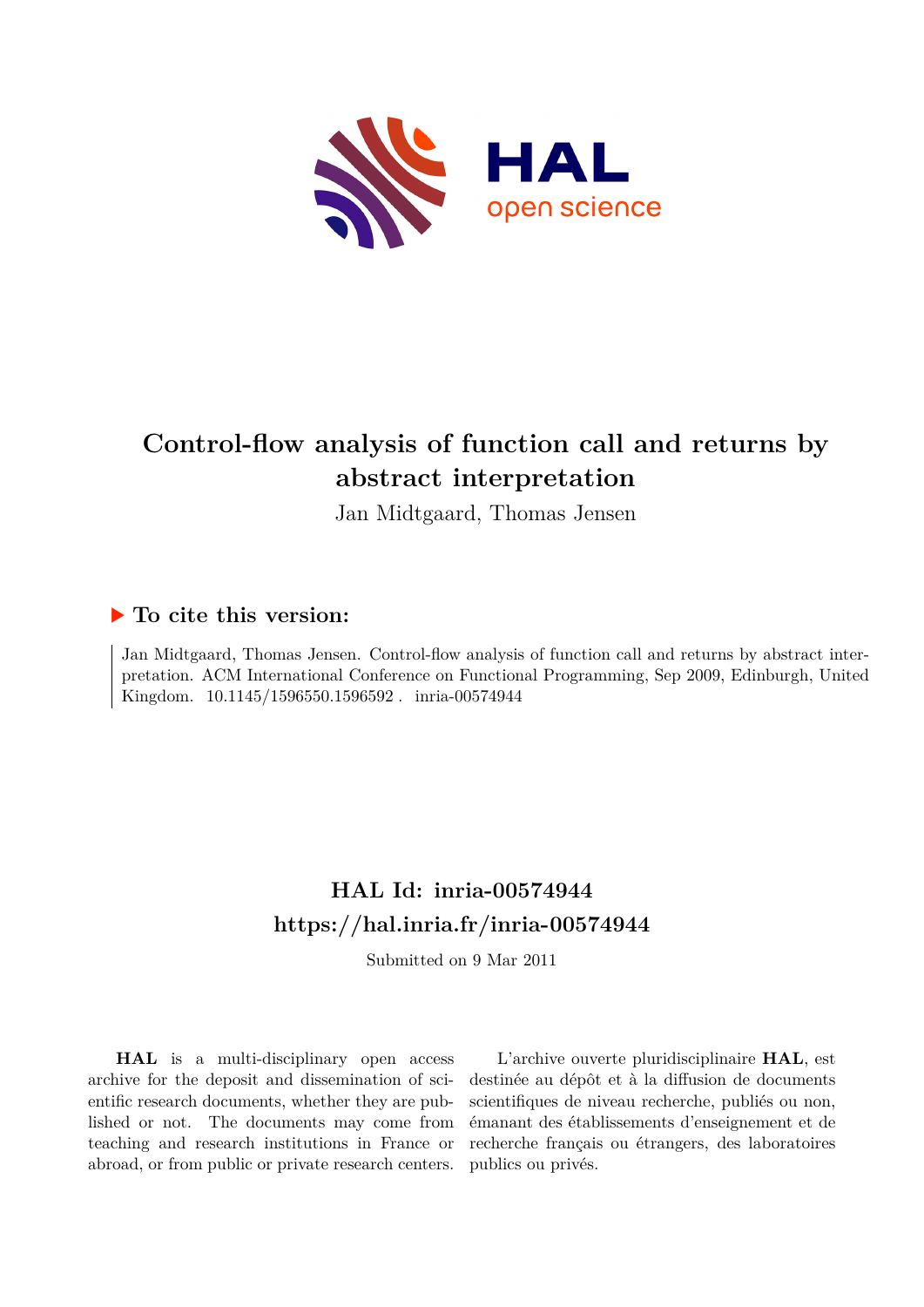# **Control-Flow Analysis of Function Calls and Returns by Abstract Interpretation**

Jan Midtgaard

Roskilde University jmid@ruc.dk

# **Abstract**

We derive a control-flow analysis that approximates the interprocedural control-flow of both function calls and returns in the presence of first-class functions and tail-call optimization. In addition to an abstract environment, our analysis computes for each expression an abstract control stack, effectively approximating where function calls return across optimized tail calls. The analysis is systematically calculated by abstract interpretation of the stack-based  $C_a E K$  abstract machine of Flanagan et al. using a series of Galois connections. Abstract interpretation provides a unifying setting in which we *1*) prove the analysis equivalent to the composition of a continuation-passing style (CPS) transformation followed by an abstract interpretation of a stack-less CPS machine, and *2)* extract an equivalent constraint-based formulation, thereby providing a rational reconstruction of a constraint-based control-flow analysis from abstract interpretation principles.

**Categories and Subject Descriptors** F.3.2 [*Logics and Meanings of Programs*]: Semantics of Programming Languages—Program Analysis

**General Terms** Languages, Theory, Verification

**Keywords** Control flow analysis, abstract interpretation, tail-call optimization, continuation-passing style, direct style, constraintbased analysis

# **1. Introduction**

The control flow of a functional program is expressed in terms of function calls and returns. As a result, iteration in functional programs is expressed using recursive functions. In order for this approach to be feasible, language implementations perform *tail-call optimization* of function calls [Clinger, 1998], by not pushing a stack frame on the control stack at call sites in *tail position*. Consequently functions do not necessarily return control to their caller. Control-flow analysis (CFA) has long been a staple of program optimization and verification. Surprisingly, research on control-flow analysis has focused on calls: A textbook CFA *"will determine where the flow of control may be transferred to in the case [...] of a function application."* [Nielson et al., 1999]. Our systematic approximation of a known operational semantics leads to a CFA

ICFP'09, August 31–September 2, 2009, Edinburgh, Scotland, UK.

Copyright © 2009 ACM 978-1-60558-332-7/09/08...\$10.00

Thomas P. Jensen **CNRS** thomas.jensen@irisa.fr



that *"will determine where the flow of control may be transferred to in the case of a function return."* The resulting analysis thereby approximates both call and return information for a higher-order, direct-style language. Interestingly it does so by approximating the control stack.

Consider the example program in Fig. 1(a). The program contains three functions: two named function g and f and an anonymous function  $fn \times => x$ . A standard direct-style CFA can determine that the applications of k in each branch of the conditional will call the anonymous function  $f_n$   $\geq$   $\geq$   $\geq$  at run time. Building a call-graph based on this output gives rise to Fig. 1(b), where we have named the main expression of the program main. In addition to the above resolved call, our analysis will determine that the anonymous function returns to the let-binding of y in main upon completion, rather than to its caller. The analysis hence gives rise to the call graph in Fig. 1(c).

On a methodological level, we derive the analysis systematically by Cousot-Cousot-style *abstract interpretation*. The analysis approximates the reachable states of an existing abstract machine from the literature: the  $C_a E K$  machine of Flanagan et al. [1993]. We obtain the analysis as the result of composing the collecting semantics induced by the abstract machine with a series of Galois connections that each specifies one aspect of the abstraction in the analysis.

We show how the abstract interpretation formulation lends itself to a lock-step equivalence proof between our analysis and a previously derived CPS-based CFA. More precisely, we define a relation between the abstract domains of the analyses that is a simulation between the two, reducing the proof to a fixpoint induction over the abstract interpretations.

Permission to make digital or hard copies of all or part of this work for personal or classroom use is granted without fee provided that copies are not made or distributed for profit or commercial advantage and that copies bear this notice and the full citation on the first page. To copy otherwise, to republish, to post on servers or to redistribute to lists, requires prior specific permission and/or a fee.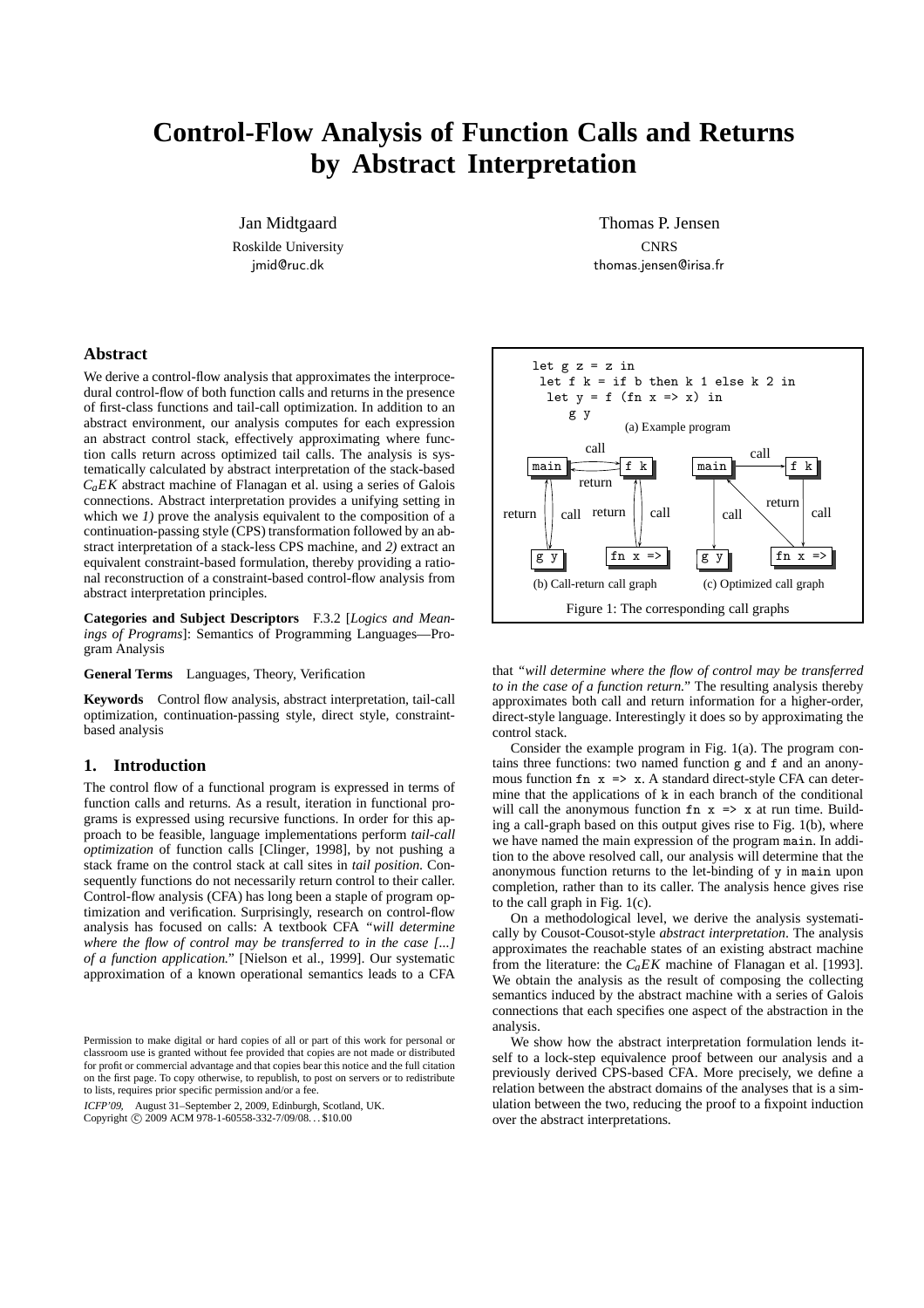To sum up, the main contributions of this article are:

- An abstract interpretation-derivation of a CFA for a higherorder functional language from a well-known operational semantics,
- a resulting CFA with *reachability* which computes both call *and return* control-flow,
- a proof of equivalence of the analysis of programs in direct style and the CPS analysis of their CPS counterparts,
- an equivalent constraint-based analysis extracted from the above.

## **1.1 Related work**

We separate the discussion of related analyses in two: direct-style analyses and analyses based on CPS.

**Direct-style CFA** has a long research history. Jones [1981] initially developed methods for approximating the control flow of lambda terms. Since then Sestoft [1989] conceived the related *closure analysis*. Palsberg [1995] simplified the analysis and formulated an equivalent constraint-based analysis. At the same time Heintze [1994] developed a related set-based analysis formulated in terms of set constraints. For a detailed account of related work, we refer to a recent survey of the area [Midtgaard, 2007]. It is worth emphasizing that all of the above analyses focus on calls, in that they approximate the source lambdas being called at each call site. As such they do not directly determine return flow for programs in direct style.

**CPS-based CFA** was pioneered by Shivers [1988] who formulated control-flow analysis for Scheme. Since then several analyses have been formulated for CPS [Ayers, 1992, Ashley and Dybvig, 1998, Might and Shivers, 2006]. In CPS all calls are tail calls, and even returns are encoded as calls to the current continuation. By determining "call flow" and hence the receiver functions of such continuation calls, a CPS-based CFA thereby determines return flow without additional effort.

**The impact of CPS transformation on static analyses** originates in binding-time analysis, for which the transformation is known to have a positive effect [Consel and Danvy, 1991, Damian and Danvy, 2003]. As to the impact of CPS transformation on CFA we separate the previous work on the subject in two:

- 1. results relating an analysis *specialized* to the source language to an analysis *specialized* to the target language (CPS), and
- 2. results relating the analysis of a program to the *same analysis* of the CPS transformed program.

Sabry and Felleisen [1994] designed and compared specialized analyses and hence falls into the first category as does the present paper. Damian and Danvy [2003] related the analysis of a program and its CPS counterpart for a standard flow-logic CFA (as well as for two binding-time analyses), and Palsberg and Wand [2003] related the analysis of a program and its CPS counterpart for a standard conditional constraint CFA. Hence the latter two fall into the second category.

We paraphrase the relevant theorems of Sabry and Felleisen [1994], of Damian and Danvy [2003], of Palsberg and Wand [2003], and of the present paper in order to underline the difference between the contributions (*C* refers to non-trivial, 0-CFA-like analyses defined in the cited papers, *p* ranges over direct-style programs, *cps* denotes CPS transformation, and ∼ denotes analysis equivalence). Our formulations should not be read as a formal system, but only as a means for elucidating the difference between the contributions.

*Sabry and Felleisen [1994]:*

exists analyses  $C_1$ ,  $C_2$ : exists  $p$ ,  $C_1(p) \approx C_2(cps(p))$ 

*Damian and Danvy [2003], Palsberg and Wand [2003]:*

exists analysis *C* : for all  $p$ ,  $C(p) \sim C(cps(p))$ 

*Present paper, Theorem 5.1:*

exists analyses *C*<sub>1</sub>, *C*<sub>2</sub> : for all *p*,  $C_1(p) \sim C_2(cps(p))$ 

Our work relates to all of the above contributions. The disciplined derivation of specialized CPS and direct-style analyses results in comparable analyses, contrary to Sabry and Felleisen [1994]. Furthermore our equivalence proof extends the results of Damian and Danvy [2003] and Palsberg and Wand [2003] in that we relate both call flow, *return flow*, and *reachability*, contrary to their relating only the call flow of standard CFAs. In addition, the systematic abstract interpretation-based approach suggests a strategy for obtaining similar equivalence results for other CFAs derived in this fashion.

**Formulating CFA in the traditional abstract interpretation framework** was stated as an open problem by Nielson and Nielson [1997]. It has been a recurring theme in the work of the present authors. In an earlier paper Spoto and Jensen [2003] investigated class analysis of object-oriented programs as a Galois connection-based abstraction of a trace semantics. In a recent article [Midtgaard and Jensen, 2008a], the authors systematically derived a CPS-based CFA from the collecting semantics of a stack-less machine. While investigating how to derive a corresponding direct-style analysis we discovered a mismatch between the computed return information.

As tail calls are identified syntactically, the additional information could also have been obtained by a subsequent analysis after a traditional direct-style CFA. However we view the need for such a subsequent analysis as a strong indication of a mismatch between the direct-style and CPS analysis formulations. Debray and Proebsting [1997] have investigated such a *"return analysis"* for a first-order language with tail-call optimization. This paper builds a semantics-based CFA that determines such information, and for a higher-order language.

**The systematic design of constraint-based analyses** is a goal shared with the *flow logic* framework of Nielson and Nielson [2002]. In flow logic an analysis specification can be systematically transformed into a constraint-based analysis. The present paper instead extracts a constraint-based analysis from an analysis developed in the original abstract interpretation framework.

The idea of CFA by control stack approximation, applies equally well to imperative or object-oriented programs, but it is beyond the scope of this paper to argue this point. Due to space limitations most calculations and proofs are also omitted. We refer the reader to the accompanying technical report [Midtgaard and Jensen, 2008b].

## **2. Language and semantics**

Our source language is a simple call-by-value core language known as *administrative normal form* (ANF). The grammar of ANF terms is given in Fig. 2(a). Following Reynolds, the grammar distinguishes *serious* expressions, i.e., terms whose evaluation may diverge, from *trivial* expressions, i.e., terms without risk of divergence. Trivial expressions include constants, variables, and functions, and serious expressions include returns, let-bindings, tail calls, and non-tail calls. Programs are serious expressions.

The analysis is calculated from a simple operational semantics in the form of an abstract machine. We use the environment-based *CaEK* abstract machine of Flanagan et al. [1993] given in Fig. 2 in which functional values are represented using *closures*, i.e., pairs of a lambda-expression and an environment. The environmentcomponent captures the (values of the) free variables of the lambda. Machine states are triples consisting of a serious expression, an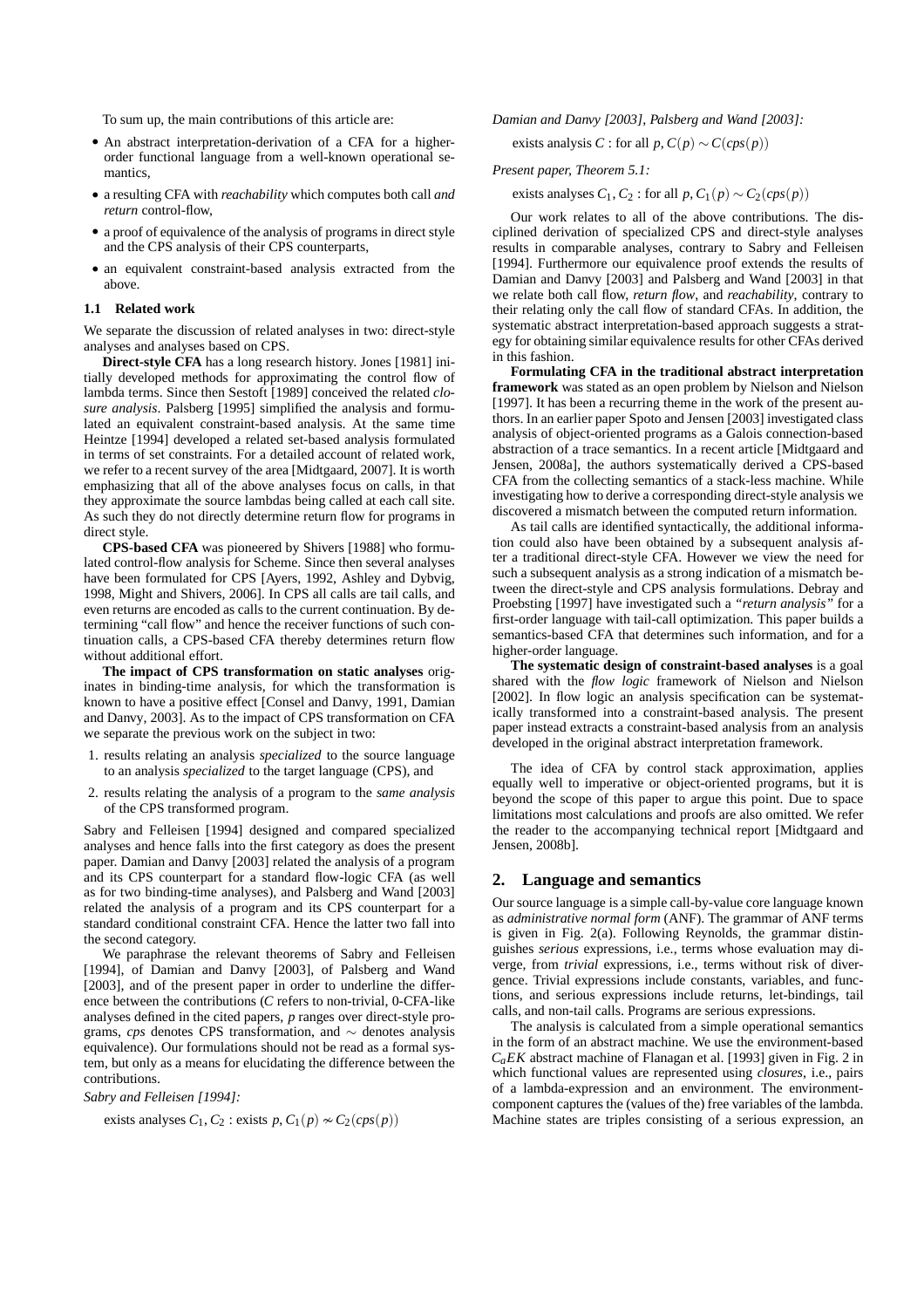$$
P \ni p ::= s
$$
 (programming  
\n $T \ni t ::= c | x | f n x => s$  (trivial expressions)  
\n $C \ni s ::= t | let x = t in s | t_0 t_1 | let x = t_0 t_1 in s$  (seriesions)  
\n(a) ANF grammar  
\n $Val \ni w ::= c | [fn x => s, e]$   $\langle t, e, [x, s', e'] :: k' \rangle \rightarrow \langle s', e'[x \mapsto \mu(t, e)], k' \rangle$   
\n $Env \ni e := \bullet | e[x \mapsto w]$   $\langle let x = t in s, e, k \rangle \rightarrow \langle s', e'[x \mapsto \mu(t, e)], k \rangle$   
\n $K \ni k ::= stop | [x, s, e] :: k$   $\langle t_0 t_1, e, k \rangle \rightarrow \langle s', e'[x \mapsto \mu(t, e)], k \rangle$   
\n(b) Values, environments, and stacks  
\n $\mu : T \times Env \rightarrow Val$   $\langle let x = t_0 t_1 in s, e, k \rangle \rightarrow \langle s', e'[y \mapsto w], [x, s, e] :: k \rangle$   
\n $\mu(x, e) = c$   $\mu(x, e) = e(x)$   
\n $\mu(x, e) = e(x)$   $\mu(x, e) = e(x)$   
\n(d) Machine transitions  
\n(e) Machine evaluation  
\n(e) Machine evaluation  
\n(e) Machine evaluation  
\n(e) Machine evaluation

environment and a control stack. The control stack is composed of elements ("stack frames") of the form [x, s, *e*] where x is the variable receiving the return value *w* of the current function call, and s is a serious expression whose evaluation in the environment  $e[x \mapsto w]$  represents the rest of the computation in that stack frame. The empty stack is represented by stop. The machine has a helper function  $\mu$  for evaluation of trivial expressions. The machine is initialized with the input program, with an empty environment, and with an initial stack, that will bind the result of the program to a special variable  $x_r$  before halting. Evaluation follows by repeated application of the machine transitions.

### **3. Abstract interpretation basics**

We assume some familiarity with the basic mathematical facts recalled in Appendix A. Canonical abstract interpretation approximates the *collecting semantics* of a transition system [Cousot, 1981]. A standard example of a collecting semantics is the *reachable states* from a given set of initial states *I*. Given a transition function *T* defined as:  $T(\Sigma) = I \cup {\sigma \mid \exists \sigma' \in \Sigma : \sigma' \rightarrow \sigma },$  we can compute the reachable states of  $T$  as the least fixed-point lfp  $T$  of *T*. The collecting semantics is ideal, in that it is the most precise analysis. Unfortunately it is in general uncomputable. Abstract interpretation therefore approximates the collecting semantics, by instead computing a fixed-point over an alternative and perhaps simpler domain. For this reason, abstract interpretation is also referred to as a theory of fixed-point approximation.

Abstractions are formally represented as Galois connections which connect complete lattices through a pair of adjoint functions <sup>α</sup> and γ (see Appendix A). Galois connection-based abstract interpretation suggests that one may derive an analysis systematically by composing the transition function with these adjoints:  $\alpha \circ T \circ \gamma$ . In this setting Galois connections allow us to gradually refine the collecting semantics into a computable analysis function by mere calculation. An alternative "recipe" consists in rewriting the composition of the abstraction function and transition function  $\alpha \circ T$ into something of the form  $T^{\sharp} \circ \alpha$ , from which the analysis function *T* ♯ can be read off [Cousot and Cousot, 1992a]. Cousot [1999] has shown how to systematically construct a static analyser for a first-order imperative language using calculational abstract interpretation.

# **4. Approximating the** *CaEK* **collecting semantics**

As our collecting semantics we consider the reachable states of the  $C_a E K$  machine, expressed as the least fixed point lfp $F$  of the following transition function.

$$
F: \mathcal{G}(C \times Env \times K) \to \mathcal{G}(C \times Env \times K)
$$
  

$$
F(S) = I_p \cup \{s \mid \exists s' \in S : s' \longrightarrow s\}
$$
  
where  $I_p = \{\langle p, \bullet, [x_r, x_r, \bullet] : : \text{stop}\rangle\}$ 

First we formulate in Fig. 3(a) an equivalent helper function  $\mu_c$ extended to work on sets of environments.

# **Lemma 4.1.** ∀t,  $e$  : { $\mu$ (t,  $e$ )} =  $\mu$ <sup>*c*</sup>(t, {*e*})

The equivalence of the two helper functions follow straightforwardly. This lemma enables us to express an equivalent collecting semantics based on  $\mu_c$ , which appears in Fig. 3. The equivalence of *F* and *F c* follows from the lemma and by unfolding the definitions.

The abstraction of the collecting semantics is staged in several steps. Figure 4 provides an overview. Intuitively, the analysis extracts three pieces of information from the set of reachable states.

- 1. An approximation of the set of reachable expressions.
- 2. A relation between expressions and control stacks that represents where the values of expressions are returned to.
- 3. An abstract environment mapping variables to the expressions that may be bound to that variable. This is standard in CFA and allows to determine which functions are called at a given call site.

Keeping an explicit set of reachable expressions is more precise than leaving it out, once we further approximate the expressionstack pairs. Alternatively the reachable expressions would be approximated by the expressions present in the expression-stack relation. However expressions may be in the expression-stack relation without ever being reached. An example hereof would be a diverging non-tail call.

To formalize this intuition, we first perform a Cartesian abstraction of the machine states, however keeping the relation between expressions and their corresponding control stacks. The second step in the approximation consists in closing the triples by a closure operator, to ensure that (a) any saved environment on the stack or nested within another environment is itself part of the environment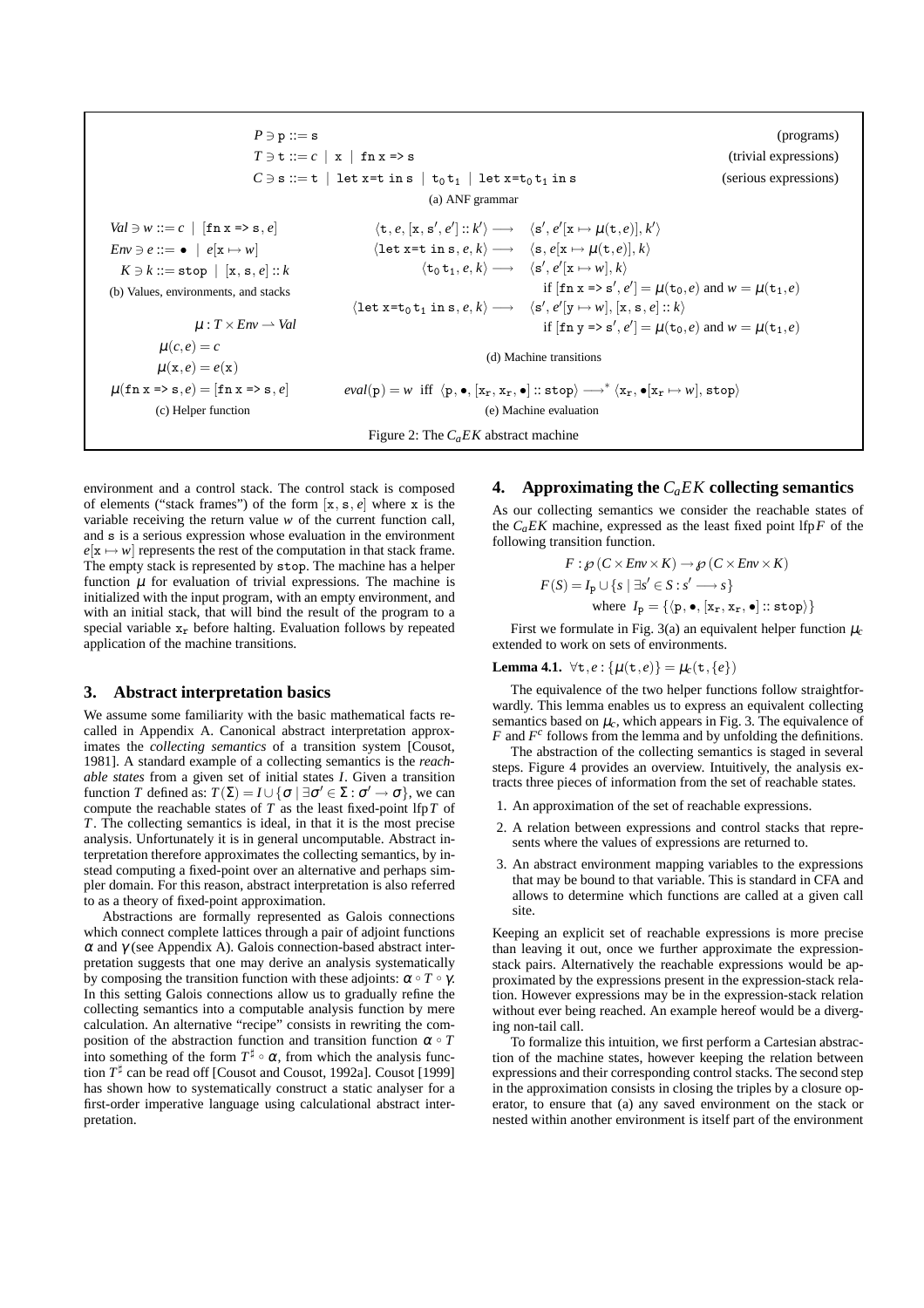$$
\mu_c : T \times \mathcal{G}(Env) \rightarrow \mathcal{G}(Val)
$$
\n
$$
\mu_c(c, E) = \{c\}
$$
\n
$$
\mu_c(x, E) = \{w \mid \exists e \in E : w = e(x)\}
$$
\n
$$
\mu_c(\text{fn } x = > \text{s}, E) = \{[\text{fn } x = > \text{s}, e] \mid \exists e \in E\}
$$
\n(a) Heiper function\n
$$
F^c : \mathcal{G}(C \times Env \times K) \rightarrow \mathcal{G}(C \times Env \times K)
$$
\n
$$
F^c(S) = I_p
$$
\n
$$
\cup \bigcup_{w \in \mu_c(\text{t}, \{e\})} \{\langle \text{s}', e'[\text{x} \mapsto w], k' \rangle\}
$$
\n
$$
\langle \text{t}, e, [\text{x}, \text{s}', e'], k' \rangle \in S
$$
\n
$$
\forall e \in \mu_c(\text{t}, \{e\})
$$
\n
$$
\cup \bigcup_{w \in \mu_c(\text{t}, \{e\})} \{\langle \text{s}', e'[\text{x} \mapsto w], k \rangle\}
$$
\n
$$
\langle \text{let } x = \text{t} \text{ in } s, e, k \rangle \in S
$$
\n
$$
[\text{fn } x = > s', e'] \in \mu_c(\text{t}, \{e\})
$$
\n
$$
\cup \bigcup_{w \in \mu_c(\text{t}, \{e\})} \{\langle \text{s}', e'[\text{y} \mapsto w], [\text{x}, \text{s}, e] : : k \rangle\}
$$
\n
$$
\langle \text{let } x = \text{t}_0 \text{ t}_1 \text{ in } s, e, k \rangle \in S
$$
\n
$$
[\text{fn } y = > s', e'] \in \mu_c(\text{t}_0, \{e\})
$$
\n
$$
\text{if } y = s', e'] \in \mu_c(\text{t}_0, \{e\})
$$
\n(b) Transition function\nFigure 3: Collecting semantics

 $\wp(C \times E_{\text{TV}} \times K)$  $\alpha_{\times}$  $\wp(C) \times \wp(C \times K) \times \wp(Env)$ coll. sem.  $F<sup>c</sup>$  $\gamma_{\times}$ ρ  $\downarrow$  1<br> $\rho(\wp(C) \times \wp(C \times K) \times \wp(Env))$ - *F*  $F^{\times}$ 1  $\alpha_\otimes \mid \uparrow_\gamma$  $\mathsf{L}$ - *F*  $F^{\beta}$  $\mathscr{G}(C)\times (C/{\equiv}\rightarrow \mathscr{G}(K^\sharp))\times E n v^\sharp$ 0-CFA *F* ♯ Figure 4: Overview of abstraction

set, and (b) that all expression-control stack pairs that appear further down in a control stack are also contained in the expressionstack relation. We explain this in more detail below (Section 4.2). Finally as a third step we approximate stacks by their top element, we merge expressions with the same return point into equivalence classes, and we approximate closure values by their lambda expression.

In the following sections we provide a detailed explanation of each abstraction in turn.

## **4.1 Projecting machine states**

The mapping that extracts the three kinds of information described above is defined formally as follows.

$$
\wp(C \times Env \times K) \xrightarrow{\gamma_{\times}} \wp(C) \times \wp(C \times K) \times \wp(Env)
$$
  

$$
\alpha_{\times}(S) = \langle \pi_1 S, \{ \langle \mathbf{s}, k \rangle \mid \exists e : \langle \mathbf{s}, e, k \rangle \in S \}, \pi_2 S \rangle
$$
  

$$
\gamma_{\times}(\langle C, F, E \rangle) = \{ \langle \mathbf{s}, e, k \rangle \mid \mathbf{s} \in C \land \langle \mathbf{s}, k \rangle \in F \land e \in E \}
$$

#### **Lemma 4.2.**  $\alpha_{\times}, \gamma_{\times}$  is a Galois connection.

The above Galois connection and the proof hereof closely resembles the independent attributes abstraction, which is a known Galois connection. We use the notation  $\cup_{\times}$  and  $\subseteq_{\times}$  for the componentwise join and componentwise inclusion of triples.

As traditional [Cousot and Cousot, 1979, 1992a, 1994], we will assume that the abstract product domains throughout this article have been *reduced*, i.e., all triples  $\langle A, B, C \rangle$  with a bottom component ( $A = \perp_a \vee B = \perp_b \vee C = \perp_c$ ) have been eliminated and replaced by a single bottom element  $\langle \perp_a, \perp_b, \perp_c \rangle$ .

Based on this abstraction we can now calculate a new transfer function  $F^{\times}$ . The resulting transition function appears in Fig. 5. By construction, the transition function satisfies the following theorem.

## **Theorem 4.1.**

$$
\forall C, F, E: \alpha_{\times}(F^c(\gamma_{\times}(\langle C, F, E \rangle))) = F^{\times}(\langle C, F, E \rangle)
$$

#### **4.2 A closure operator on machine states**

For the final analysis, we are only interested in an abstraction of the information present in an expression-stack pair. More precisely, we aim at only keeping track of the link between an expression and the top stack frame in effect during its evaluation, throwing away everything below. However, we need to make this information explicit for all expressions appearing on the control stack, *i.e.*, for a pair  $\langle s, [x, s', e] :: k \rangle$  we also want to retain that s' will be evaluated with control stack *k*. Similarly, environments can be stored on the stack or inside other environments and will have to be extracted. We achieve this by defining a suitable *closure operator* on these nested structures.

For environments, we adapt the definition of a constituent relation due to Milner and Tofte [1991] We say that each component  $x_i$  of a tuple  $\langle x_0, \ldots, x_n \rangle$  is a *constituent* of the tuple, written  $\langle x_0, \ldots, x_n \rangle \succ x_i$ . For a partial function<sup>1</sup>  $f = [x_0 \mapsto w_0, \ldots, x_n \mapsto$  $w_n$ , we say that each  $w_i$  is a constituent of the function, written *f* ≻  $w_i$ . We write ≻<sup>\*</sup> for the reflexive, transitive closure of the constituent relation.

To deal with the control stack, we define an order on expressionstack pairs. Two pairs are ordered if (a) the stack component of the second is the tail of the first's stack component, and (b) the expression component of the second, resides on the top stack frame of the first pair:  $\langle s, [x, s', e] : k \rangle \ge \langle s', k \rangle$ . We write  $\ge^*$  for the reflexive, transitive closure of the expression-stack pair ordering.

Next, we consider an operator  $\rho$ , defined in terms of the constituent relation and the expression-stack pair ordering. The operator  $\rho$  ensures that all constituent environments will themselves belong to the set of environments, and that any structurally smaller expression-stack pairs are also contained in the expression-stack relation.

#### **Definition 4.1.**

$$
\begin{aligned} \rho(\langle C, F, E \rangle) = \langle C, \{ \langle \mathbf{s}, k \rangle \mid \exists \langle \mathbf{s}', k' \rangle \in F: \langle \mathbf{s}', k' \rangle \!>^* \langle \mathbf{s}, k \rangle \}, \\ \{ e \mid \exists \langle \mathbf{s}, k \rangle \in F: \langle \mathbf{s}, k \rangle \!>^* \, e \, \lor \, \exists e' \in E: e' \!>^* \, e \} \rangle \end{aligned}
$$

We need to relate the expression-stack ordering to the constituent relation. By case analysis one can prove that  $\forall \langle s, k \rangle, \langle s', k' \rangle$ :  $\langle s, k \rangle \ge \langle s', k' \rangle \implies k \succ k'$ . By structural induction (on the stack component) it now follows that  $\forall \langle s, k \rangle, \langle s', k' \rangle : \langle s, k \rangle \rangle^*$  $\langle s', k' \rangle \implies k \succ^* k'$ . Based on these results we can verify that  $\rho$  is a closure operator and formulate an abstraction on the triples:

$$
\mathcal{G}(C)\times\mathcal{G}(C\times K)\times\mathcal{G}(Env)\xrightarrow[\rho]{1}\rho\left(\mathcal{G}(C)\times\mathcal{G}(C\times K)\times\mathcal{G}(Env)\right)
$$

<sup>&</sup>lt;sup>1</sup> Milner and Tofte define the constituent relation for finite functions.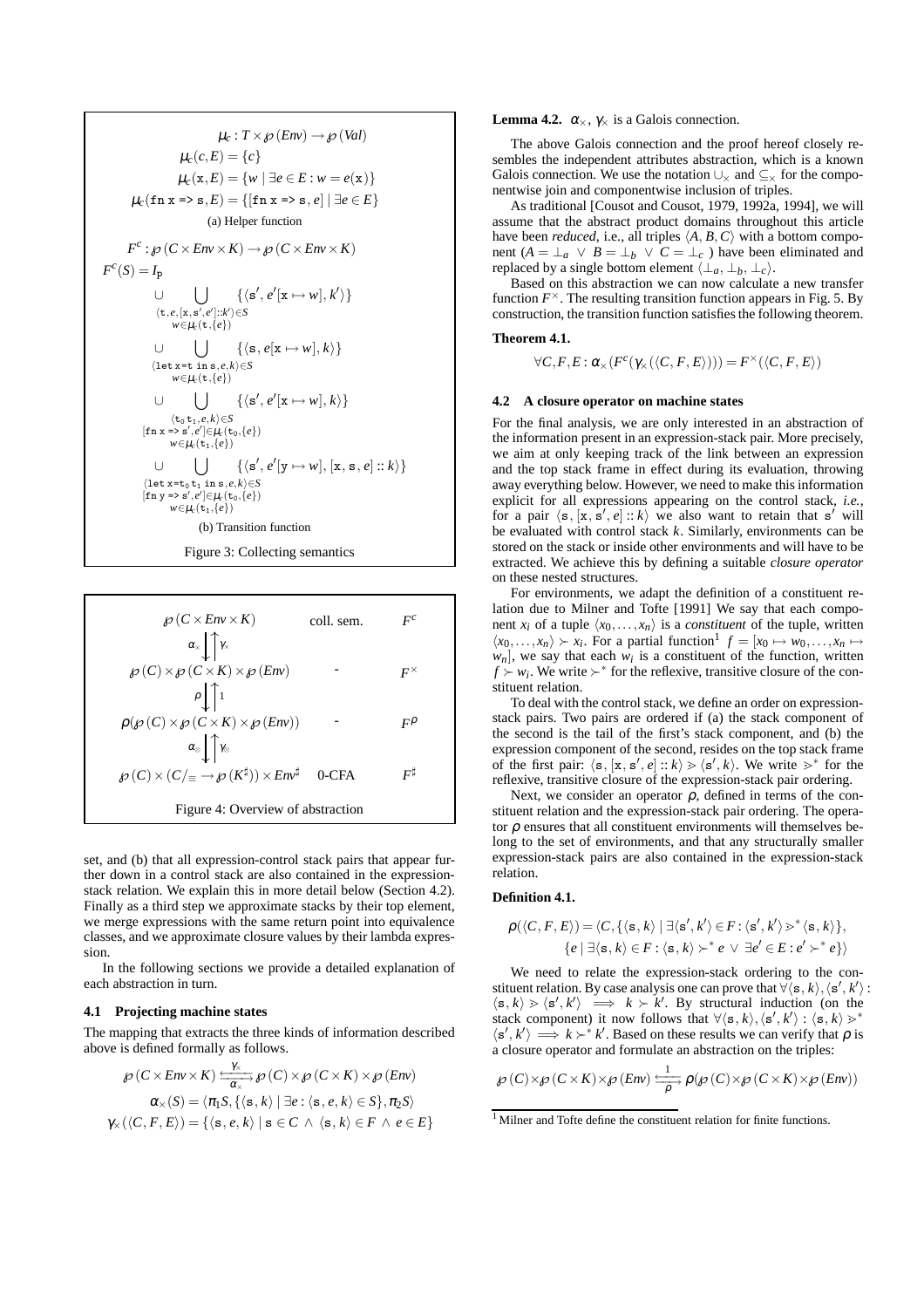$F^{\times}$ :  $\mathcal{O}(C) \times \mathcal{O}(C \times K) \times \mathcal{O}(Env) \rightarrow \mathcal{O}(C) \times \mathcal{O}(C \times K) \times \mathcal{O}(Env)$  $F^{\times}(\langle C, F, E \rangle) = \langle \{\mathbf{p}\}, \{\langle \mathbf{p}, [\mathbf{x_r}, \mathbf{x_r}, \bullet] : : \mathbf{stop} \rangle\}, \{\bullet\} \rangle$  $\bigcup_{\substack{\text{$\langle \{\mathbf{t}\},\{\langle \mathbf{t},[\mathbf{x},\mathbf{s}',e']:\mathcal{X}\rangle\},\{e\}\} \subseteq \times \\ \langle \{\mathbf{t}\},\{\langle \mathbf{t},[\mathbf{x},\mathbf{s}',e']:\mathcal{X}\rangle\},\{e\}\rangle \subseteq \times \langle C,F,E\rangle}$  $\langle \{ \mathbf{s}' \}, \{ \langle \mathbf{s}', k' \rangle \}, \{ e'[\mathbf{x} \mapsto w] \} \rangle$  $\cup_{\times}$  $\bigcup_{\times} \quad \langle \{\mathbf{s}\}, \{\langle \mathbf{s}, k \rangle\}, \{e[\mathbf{x} \mapsto w]\}\rangle$  $\langle \{\texttt{let x=t in s}}\rangle, \allowbreak \{\langle \texttt{let x=t in s},\allowbreak k \rangle\}, \allowbreak \{e\} \rangle \subseteq_{\times} \langle C, F, E \rangle\nonumber \ \textcolor{red}{w \in \mu_c(\texttt{t},\{e\})}$  $\cup_{x}$  $U_{\rm x}$  $\langle {\mathbf{t}_0 \mathbf{t}_1}, {\mathbf{t}_0 \mathbf{t}_1, k \rangle}, {\mathbf{e}} \rangle \subseteq {\langle C, F, E \rangle}$ <br>
[fn x => s', e'] $\in \mu_c({\mathbf{t}_0},{\mathbf{e}})$  $w \in \mu_c(\mathbf{t}_1, \{e\})$  $\langle \{ \mathbf{s}' \}, \{ \langle \mathbf{s}', k \rangle \}, \{ e'[\mathbf{x} \mapsto w] \} \rangle$ ∪× [ × h{let x=t<sup>0</sup> t<sup>1</sup> in s},{hlet x=t<sup>0</sup> t<sup>1</sup> in s,*k*i},{*e*}i⊆×h*C*,*F*,*E*i [fn y => s′ ,*e* ′ ]∈µ*c*(t0,{*e*}) *w*∈µ*c*(t1,{*e*})  $\langle \{ \mathbf{s}' \}, \{ \langle \mathbf{s}', [x, \mathbf{s}, e] : k \rangle \}, \{ e' [y \mapsto w] \} \rangle$ Figure 5: Abstract transition function

We use the notation  $\cup_{\rho}$  for the join operation  $\lambda X. \rho(\cup_{X} X)$  on the closure operator-induced complete lattice. First observe that in our case:

$$
\cup_{\rho} = \lambda X. \rho\left(\bigcup_{i} X_{i}\right) = \lambda X. \bigcup_{i} \rho(X_{i}) = \lambda X. \bigcup_{i} X_{i} = \cup_{x}
$$

Based on the closure operator-based Galois connection, we can calculate a new intermediate transfer function  $F^{\rho}$ . The resulting transfer function appears in Fig. 6. This transfer function differs only minimally from the one in Fig. 5, in that (a) the signature has changed, (b) the set of initial states has been "closed" and now contains the structurally smaller pair  $\langle x_r, \text{stop} \rangle$ , and (c) the four indexed joins now each join "closed" triples in the image of the closure operator. By construction, the new transition function satisfies the following theorem.

**Theorem 4.2.** 
$$
\forall C, F, E : \rho \circ F^\times \circ 1(\langle C, F, E \rangle) = F^\rho(\langle C, F, E \rangle)
$$

#### **4.3 Abstracting the expression-stack relation**

Since stacks can grow unbounded (for non-tail recursive programs), we need to approximate the stack component and hereby the expression-stack relation. We first formulate a grammar of abstract stacks and an elementwise operator  $@: C \times K \to C \times K^{\sharp}$ operating on expression-stack pairs.

$$
K^{\sharp} \ni k^{\sharp}::=\texttt{stop} \mid [\text{x}, \text{s}]
$$

$$
\textcircled{s}(\langle \texttt{s}, \texttt{stop} \rangle) = \langle \texttt{s}, \texttt{stop} \rangle
$$

$$
\textcircled{s}(\langle \texttt{s}, [\text{x}, \texttt{s}', e] :: k \rangle) = \langle \texttt{s}, [\text{x}, \texttt{s}'] \rangle
$$

Based on the elementwise operator we can now use an elementwise abstraction.

**Elementwise abstraction [Cousot and Cousot, 1997]:** A given elementwise operator  $@: C \rightarrow A$  induces a Galois connection:  $\sim$ 

$$
\langle \wp(C); \subseteq \rangle \xrightarrow{\frac{I^{\omega}}{\alpha_{\mathscr{C}}}} \langle \wp(A); \subseteq \rangle
$$
  

$$
\alpha_{\mathscr{C}}(P) = \{ \mathscr{C}(p) \mid p \in P \} \qquad \gamma_{\mathscr{C}}(Q) = \{ p \mid \mathscr{C}(p) \in Q \}
$$

Notice how some expressions share the same return point (read: same stack): the expressions let  $x=t$  in s and s share the same return point, and let  $x=t_0 t_1$  in s and s share the same return point. In order to eliminate such redundancy we define an equivalence relation on serious expressions grouping together expressions sharing the same return point. We define the smallest equivalence relation  $\equiv$  satisfying:

$$
\begin{array}{c} \texttt{let}\ \texttt{x=t}\ \texttt{in}\ \texttt{s} \equiv \texttt{s}\\ \texttt{let}\ \texttt{x=t}_0\ \texttt{t}_1\ \texttt{in}\ \texttt{s} \equiv \texttt{s} \end{array}
$$

Based hereon we define a second elementwise operator @′ :  $C \times K^{\sharp} \to C/_{\equiv} \times K^{\sharp}$  mapping the first component of an expressionstack pair to a representative of its corresponding equivalence class:

$$
\text{Q}'(\langle \mathbf{s}, k^{\sharp} \rangle) = \langle [\mathbf{s}]_{\equiv}, k^{\sharp} \rangle
$$

We can choose the outermost expression as a representative for each equivalence class by a linear top-down traversal of the input program.

**Pointwise coding of a relation [Cousot and Cousot, 1994]:** A relation can be isomorphically encoded as a set-valued function by a Galois connection:

$$
\langle \wp(A \times B) ; \subseteq \rangle \xrightarrow{\frac{\gamma_{\omega}}{\alpha_{\omega}}} \langle A \to \wp(B) ; \subseteq \rangle
$$
  

$$
\alpha_{\omega}(r) = \lambda a. \{b \mid \langle a, b \rangle \in r\} \qquad \gamma_{\omega}(f) = \{ \langle a, b \rangle \mid b \in f(a) \}
$$

By composing the three above Galois connections we obtain our abstraction of the expression-stack relation:

$$
\text{SO}(C\times K)\xrightarrow[\alpha_{\text{st}}]{{\gamma_{\text{st}}}\over{\alpha_{\text{st}}}} \text{C}/_{\equiv}\longrightarrow \text{SO}(K^{\sharp})
$$

where  $\alpha_{st} = \alpha_{\omega} \circ \alpha_{\omega'} \circ \alpha_{\omega} = \lambda F. \dot\bigcup_{\langle \mathbf{s}, k \rangle \in F} \alpha_{\omega} (\{\omega' \circ \omega(\langle \mathbf{s}, k \rangle) \})$ and  $\gamma_{st} = \gamma_{\omega} \circ \gamma_{\omega'} \circ \gamma_{\omega}$ . We can now prove a lemma relating the concrete and abstract expression-stack relations.

**Lemma 4.3.** Control stack and saved environments Let  $\langle C, F, E \rangle \in \rho(\wp(C) \times \wp(C \times K) \times \wp(Env))$  be given.  $\langle \mathbf{s}, [\mathbf{x}, \mathbf{s}', e] : k \rangle \in F \implies e \in E \land \{ \langle \mathbf{s}', k \rangle \} \subseteq F$ 

$$
\wedge \{[\mathbf{x}, \mathbf{s}']\} \subseteq \alpha_{st}(F)([\mathbf{s}]_{\equiv})
$$

*Proof.* The first half follows from the assumptions. The second half follows from monotonicity of  $\alpha_{st}$ , and the definitions of  $\alpha_{st}$ ,  $\cup$ ,  $\emptyset$ ,  $\alpha_0$ , and  $\subset$ .  $\omega'$ ,  $\alpha_{\omega}$ , and  $\subseteq$ .

#### **4.4 Abstracting environments**

We also abstract values using an elementwise abstraction. Again we formulate a grammar of abstract values and an elementwise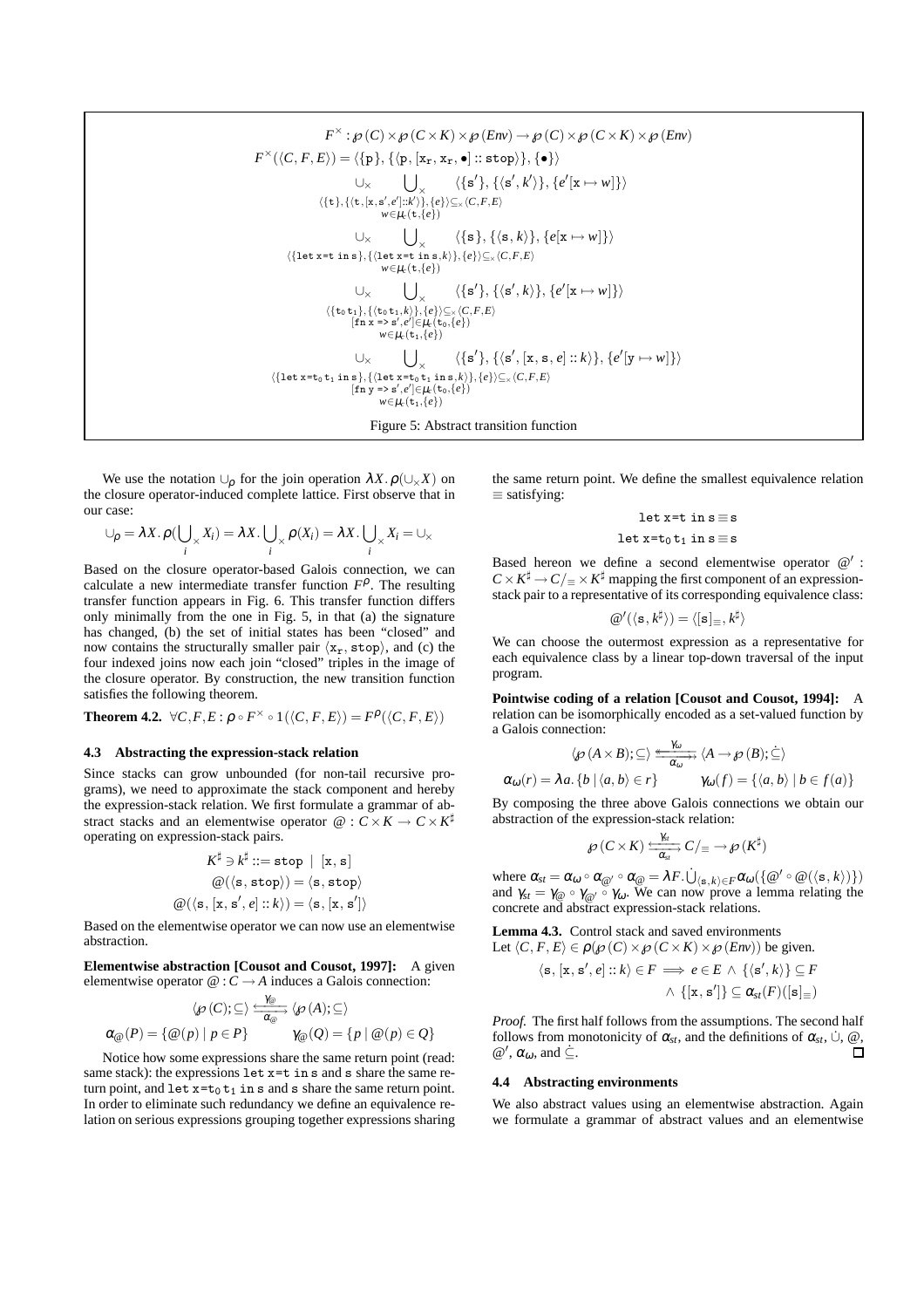$F^{\rho}: \rho(\wp(C) \times \wp(C \times K) \times \wp(Env)) \rightarrow \rho(\wp(C) \times \wp(C \times K) \times \wp(Env))$  $F^\mathcal{P}(\langle C, F, E \rangle) = \langle \{\mathtt{p}\}, \{\langle \mathtt{p}, [\mathtt{x}_\mathtt{r}, \mathtt{x}_\mathtt{r}, \bullet] : : \mathtt{stop} \rangle, \langle \mathtt{x}_\mathtt{r}, \mathtt{stop} \rangle\}, \{\bullet\} \rangle$  $\bigcup_{\chi} \bigcup_{\chi \in \{ \mathbf{t} \}, \{ \langle \mathbf{t}, [ \mathbf{x}, \mathbf{s}', e' ] : : k' \rangle \}, \{ e \} \rangle \subseteq_{\chi} \langle C, F, E \rangle}$  $w \in \mu_c(\mathbf{t}, \{e\})$  $\rho(\langle \{ \mathbf{s}' \}, \{ \langle \mathbf{s}', \mathbf{k}' \rangle \}, \{ e'[\mathbf{x} \mapsto w] \} \rangle)$  $\bigcup_{\mathsf{x}} \bigcup_{\substack{\mathsf{x}\in \mathsf{X} \setminus \{1\text{et } \mathsf{x}=\mathsf{t} \text{ in } \mathsf{s},k\},\{e\}\subseteq \mathsf{x}}}\rho(\{\{\mathsf{s}\},\{\langle \mathsf{s},\mathsf{l}\rangle\},\mathsf{t}\})\|_2\|_2\|\mathsf{x},\mathsf{t},\mathsf{t}\|_2\|\mathsf{x},\mathsf{t}\|_2\|\mathsf{x},\mathsf{t}\|_2\|\mathsf{x},\mathsf{t}\|_2\|\mathsf{x},\mathsf{t}\|_2\|\mathsf{x},\mathsf{t}\|_2\|\mathsf{x},\mathsf$  $\rho(\langle \{ \mathbf{s} \}, \{ \langle \mathbf{s}, k \rangle \}, \{ e[\mathbf{x} \mapsto w] \} \rangle)$  $\bigcup_{X}$  $\bigcup_{\infty}$  $\langle {\mathbf{t}_0 \mathbf{t}_1 }, {\mathbf{t}_0 \mathbf{t}_1, k} \rangle, \{ \mathbf{e} \} \rangle \subseteq \langle C, F, E \rangle$ <br>  $[\texttt{fn x =& s', e'] \in \mu_c(\mathbf{t}_0, \{e\})}$  $w \in \mu_c(\mathbf{t}_1, \{e\})$  $\rho(\langle \{ \mathbf{s}' \}, \{ \langle \mathbf{s}', k \rangle \}, \{ e' | \mathbf{x} \mapsto w \} \rangle)$  $\bigcup_{\mathsf{x}} \bigcup_{\mathsf{x}} \rho({\{\mathsf{S}',\{\mathsf{x}',[\mathsf{x}\}\}, \{\mathsf{S}',[\mathsf{x}\}, \mathsf{S}', \mathsf{S}', \mathsf{S}', \mathsf{S}', \mathsf{S}', \mathsf{S}', \mathsf{S}', \mathsf{S}', \mathsf{S}', \mathsf{S}', \mathsf{S}', \mathsf{S}', \mathsf{S}', \mathsf{S}', \mathsf{S}', \mathsf{S}', \mathsf{S}', \mathsf{S}', \mathsf{S}', \mathsf{S}', \mathsf{S}', \mathsf{S}', \mathsf{S}', \mathsf{S}', \mathsf{S}', \mathsf{S}', \mathsf{S}', \mathsf{$  $w \in \mu_c(\mathbf{t}_1,\{e\})$  $\rho(\langle \{ \texttt{s}' \}, \{ \langle \texttt{s}' \rangle$  $, [x, s, e] :: k \rangle, \{e'[y \mapsto w] \} \rangle$ 

Figure 6: The second abstract transition function

operator  $\mathcal{Q}: \mathit{Val} \to \mathit{Val}^{\sharp}$  mapping concrete to abstract values.

$$
Val^{\sharp} \ni w^{\sharp} ::= c \mid [\text{fn } x \Rightarrow s]
$$

$$
\textcircled{e}(c) = c
$$

$$
\textcircled{e}([\text{fn } x \Rightarrow s, e]) = [\text{fn } x \Rightarrow s]
$$

The abstraction of environments, which are partial functions, can be composed by a series of well-known Galois connections.

**Pointwise abstraction of a set of functions [Cousot and Cousot, 1994]:** A given Galois connection on the co-domain  $\langle \mathcal{P}(C); \subseteq \rangle$  $\frac{1}{\alpha}$  $\frac{\gamma}{\gamma}$   $\langle C^{\sharp}; \subseteq \rangle$  induces a Galois connection on a set of functions:

$$
\langle \wp(D \to C); \subseteq \rangle \xrightarrow{\frac{\gamma_{\text{f}}}{\alpha_{\text{f}}}} \langle D \to C^{\sharp}; \subseteq \rangle
$$
  

$$
\alpha_{\text{f}}(F) = \lambda d. \alpha (\lbrace f(d) \mid f \in F \rbrace)
$$
  

$$
\gamma_{\text{f}}(A) = \lbrace f \mid \forall d : f(d) \in \gamma(A(d)) \rbrace
$$

**Subset abstraction [Cousot and Cousot, 1997]:** Given a set *C* and a strict subset  $A \subset C$  hereof, the restriction to the subset induces a Galois connection:

$$
\langle \wp(C); \subseteq \rangle \xrightarrow{\gamma_C} \langle \wp(A); \subseteq \rangle
$$
  

$$
\alpha_C(X) = X \cap A \qquad \gamma_C(Y) = Y \cup (C \setminus A)
$$

A standard trick is to think of partial functions  $r : D \to C$  as total functions  $r_{\perp}: D \to (C \cup \perp)$  where  $\perp \sqsubseteq \perp \sqsubseteq c$ , for all  $c \in C$ . Consider environments  $e \in Var \to Val$  to be total functions  $Var \to$ (*Val*∪ ⊥) using this idea. In this context the bottom element ⊥ will denote variable lookup failure. Now compose a subset abstraction  $\mathscr{B}(Val \cup \bot) \xrightarrow{\gamma_C} \mathscr{B}(Val)$  with the above value abstraction, and feed the result to the pointwise abstraction above. The result is a pointwise abstraction of a set of environments, not explicitly modelling variable lookup failure:  $\mathcal{P}(Env) \xrightarrow{\text{max}}$  $\frac{\gamma_{\Pi}}{\gamma_{\Pi}}$  *Var*  $\rightarrow \mathscr{O}(Val^{\sharp}).$ By considering only closed programs, we statically ensure against failure of variable-lookup, hence disregarding ⊥ loses no information.

#### **4.5 Abstracting the helper function**

We can calculate an abstract helper function, by "pushing  $\alpha$ 's" under the function definition, and reading off a resulting abstract definition.

**Lemma 4.4.**  $\forall$ **t**, $E : \alpha_{\mathcal{Q}}(\mu_c(\mathbf{t}, E)) = \mu^{\sharp}(\mathbf{t}, \alpha_{\Pi}(E))$ The resulting helper function  $\mu^{\sharp}: T \times Env^{\sharp} \rightarrow \mathcal{O}(Val^{\sharp})$  reads:

$$
\mu^{\sharp}(c, E^{\sharp}) = \{c\}
$$

$$
\mu^{\sharp}(\mathbf{x}, E^{\sharp}) = E^{\sharp}(\mathbf{x})
$$

$$
\mu^{\sharp}(\mathbf{fn} \mathbf{x} \implies \mathbf{s}, E^{\sharp}) = \{[\mathbf{fn} \mathbf{x} \implies \mathbf{s}]\}
$$

where we write  $Env^{\sharp}$  as shorthand for  $Var \rightarrow \mathcal{O}(Val^{\sharp})$ . We shall need a lemma relating the two helper function definitions on closed environments.

**Lemma 4.5.** Helper function on closed environments (1) Let  $\langle C, F, E \rangle \in \rho(\wp(C) \times \wp(C \times K) \times \wp(Env))$  be given.

$$
\{[\texttt{fn} \ x => \mathbf{s}, e]\} \subseteq \mu_c(\mathbf{t}, E) \implies e \in E
$$

$$
\wedge \{[\texttt{fn} \ x => \mathbf{s}]\} \subseteq \mu^{\sharp}(\mathbf{t}, \alpha_{\Pi}(E))
$$

The above lemma is easily extended to capture nested environments in all values returned by the helper function:

**Lemma 4.6.** Helper function on closed environments (2) Let  $\langle C, F, E \rangle \in \rho(\wp(C) \times \wp(C \times K) \times \wp(Env))$  be given.  $\{w\} \subseteq \mu_c(\mathbf{t}, E) \land w \succ^* e'' \implies e'' \in E$ 

#### **4.6 Abstracting the machine states**

µ

We abstract the triplet of sets into abstract triples by a componentwise abstraction.

**Componentwise abstraction [Cousot and Cousot, 1994]:** Assuming a series of Galois connections:  $\mathcal{P}(C_i) \xrightarrow[\alpha]{} A_i$  for  $i \in$  $\{1,\ldots,n\}$ , their componentwise composition induces a Galois connection on tuples:

$$
\langle \wp(C_1) \times \ldots \times \wp(C_n); \subseteq \times \rangle \xrightarrow{\gamma \otimes} \langle A_1 \times \ldots \times A_n; \subseteq \otimes \rangle
$$
  

$$
\alpha \otimes (\langle X_1, \ldots, X_n \rangle) = \langle \alpha_1(X_1), \ldots, \alpha_n(X_n) \rangle
$$
  

$$
\gamma \otimes (\langle x_1, \ldots, x_n \rangle) = \langle \gamma_1(x_1), \ldots, \gamma_n(x_n) \rangle
$$

We write ∪<sup>⊗</sup> and ⊆<sup>⊗</sup> for componentwise join and inclusion, respectively.

For the set of expressions  $\mathcal{P}(C)$  we use the identity abstraction consisting of two identity functions. For the expression-stack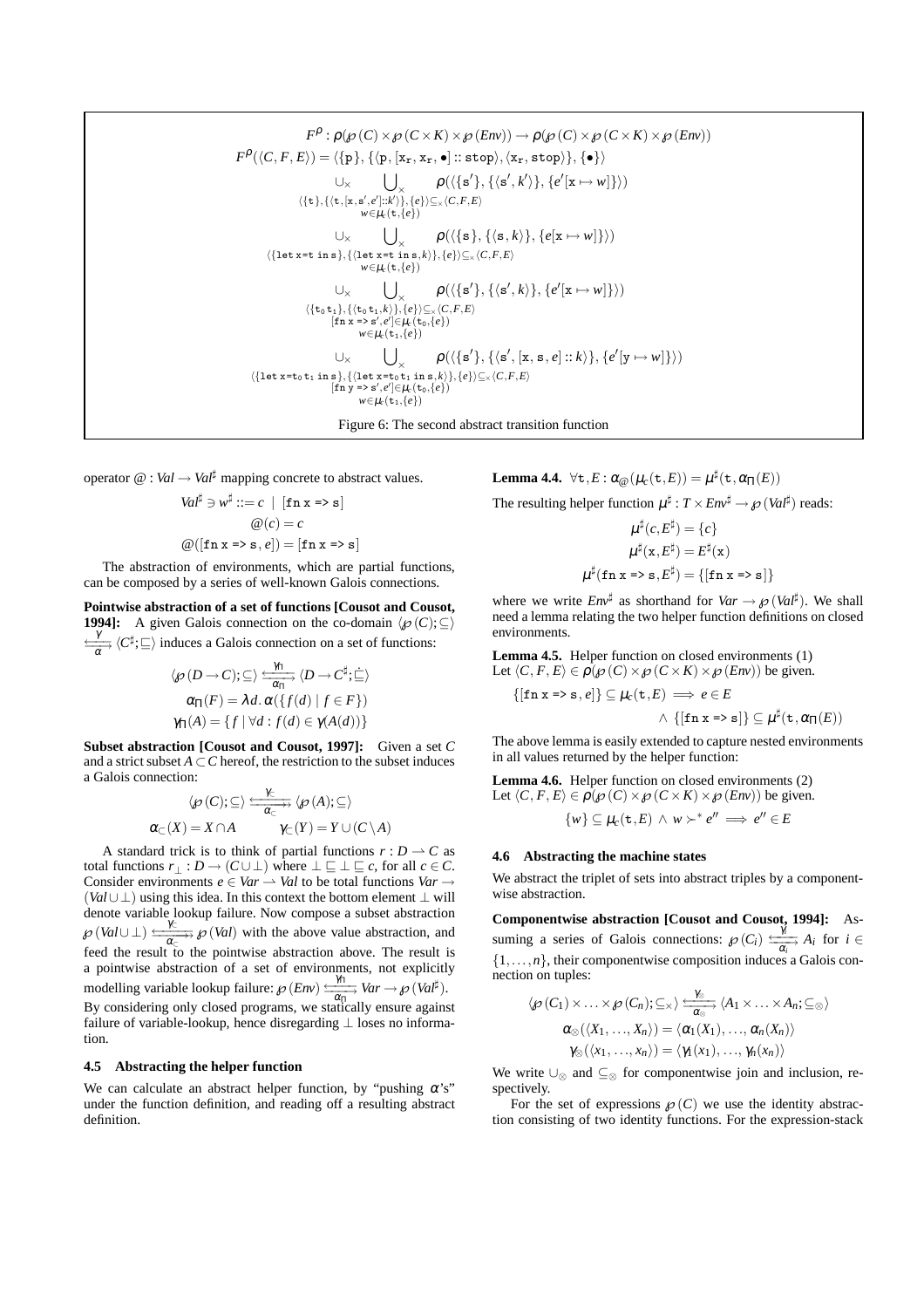$$
F^{\sharp}: P \to \wp(C) \times (C/\equiv \to \wp(K^{\sharp})) \times Em^{\sharp} \to \wp(C) \times (C/\equiv \to \wp(K^{\sharp})) \times Em^{\sharp}
$$
\n
$$
F^{\sharp}_{p}(\langle C, F^{\sharp}, E^{\sharp} \rangle) = \langle \{p\}, [[p] \equiv \mapsto \{x_{\mathbf{r}}, x_{\mathbf{r}}\}, [x_{\mathbf{r}}] \equiv \mapsto \{\text{stop}\}, \lambda_0, 0\}
$$
\n
$$
\cup_{\otimes} \bigcup_{\substack{\langle p, \langle c \rangle \rangle \subseteq C}} \langle \{s'\}, F^{\sharp}, E^{\sharp} \cup [x \mapsto \mu^{\sharp}(\mathbf{t}, E^{\sharp})] \rangle
$$
\n
$$
\langle \{s', s'\}\} \subseteq F^{\sharp}([\mathbf{t}])
$$
\n
$$
\cup_{\otimes} \bigcup_{\substack{\langle p, \langle c \rangle \rangle \subseteq C}} \langle \{s\}, F^{\sharp}, E^{\sharp} \cup [x \mapsto \mu^{\sharp}(\mathbf{t}, E^{\sharp})] \rangle
$$
\n
$$
\langle \{t \mapsto t : \text{in } s\} \subseteq C
$$
\n
$$
\cup_{\otimes} \bigcup_{\substack{\langle p, \langle c \rangle \rangle \subseteq C}} \langle \{s'\}, F^{\sharp} \cup [[s'] \equiv \mapsto F^{\sharp}([t_0 \text{ t}_1] \equiv)], E^{\sharp} \cup [x \mapsto \mu^{\sharp}(\mathbf{t}_1, E^{\sharp})] \rangle
$$
\n
$$
\langle \{r \mapsto s \mapsto s'\} \in H^{\sharp}(\mathbf{t}_0, E^{\sharp})
$$
\n
$$
\cup_{\otimes} \bigcup_{\substack{\langle p, \langle c \rangle \rangle \subseteq C}} \langle \{s', s, F^{\sharp} \cup [[s'] \equiv \mapsto \{[x, s]\}], E^{\sharp} \cup [y \mapsto \mu^{\sharp}(\mathbf{t}_1, E^{\sharp})] \rangle
$$
\n
$$
\langle \{t \mapsto t \mapsto t, \text{in } s\} \subseteq C
$$
\n
$$
\langle \{r \mapsto s' \mapsto s'\} \in H^{\sharp}(\mathbf{t}_0, E^{\sharp})
$$
\nFigure 7: The resulting analysis function

relation  $\mathcal{O}(C \times K)$  we use the expression-stack abstraction  $\alpha_{st}$  developed in Section 4.3. For the set of environments  $\wp(Env)$  we use the environment abstraction  $\alpha_{\Pi}$  developed in Section 4.4.

Using the alternative "recipe" we can calculate the analysis by "pushing  $\alpha$ 's" under the intermediate transition function:  $\alpha_{\otimes}(F^{\rho}(\langle C, F, E \rangle)) \subseteq_{\otimes} F^{\sharp}(\langle C, \alpha_{st}(F), \alpha_{\Pi}(E) \rangle)$  from which the final definition of  $F^{\sharp}$  can be read off. The resulting analysis appears in Fig. 7. The alert reader may have noticed that this final abstraction is not *complete* in that the above equation contains an inequality. Completeness is a desirable goal in an abstract interpretation but unfortunately it is not possible in general without refining the abstract domain [Giacobazzi et al., 2000]. Consider for example the addition operator over the standard *sign-domain*:  $0 = \alpha(1 + (-1)) \sqsubseteq \alpha(1) + \alpha(-1) = \top$ . As traditional [Cousot, 1999], we instead limit upward judgements to a minimum.

As a corollary of the construction, the analysis safely approximates the reachable states of the abstract machine.

**Corollary 4.1.**  $\alpha_{\otimes} \circ \rho \circ \alpha_{\times} (\text{lfp}F) \subseteq_{\otimes} \text{lfp}F^{\sharp}$ 

## **4.7 Characteristics of the analysis**

First of all the analysis incorporates *reachability*: it computes an approximate set of reachable expressions and will only analyse those reachable program fragments. Reachability analyses have previously been discovered independently [Ayers, 1992, Palsberg and Schwartzbach, 1995, Gasser et al., 1997]. In our case they arise naturally from a projecting abstraction of a reachable states collecting semantics.

Second the formulation materializes *monomorphism* into two mappings: (a) one mapping merging all bindings to the same variable, and (b) one mapping merging all calling contexts of the same function. Both characteristics are well known, but our presentation is novel in that it literally captures this phenomenon in two approximation functions.

Third the analysis handles returns inside-out (*"callee-restore"*), in that the called function restores control from the approximate control stack and propagates the obtained return values. This differs from the traditional presentations [Palsberg, 1995, Nielson et al., 1999] that handle returns outside-in (*"caller-restore"*) where the caller propagates the obtained return values from the body of the function to the call site (typically formulated as *conditional constraints*).

| $CProg \ni p ::= fn k => e$                                            | (CPS programs)             |  |
|------------------------------------------------------------------------|----------------------------|--|
| $SExp \ni e ::= t_0 t_1 c \mid ct$                                     | (serious CPS expressions)  |  |
| $TExp \ni t ::= x \mid v \mid fin x, k => e$ (trivial CPS expressions) |                            |  |
| $CExp \ni c ::= fn v => e   k$                                         | (continuation expressions) |  |
| Figure 8: BNF of CPS language                                          |                            |  |

## **5. Analysis equivalence**

In previous work [Midtgaard and Jensen, 2008a] we derived an initial CFA with reachability for a CPS language from the stack-less *CE*-machine [Flanagan et al., 1993]. In this section we show that the present ANF analysis achieves the same precision as obtained by first transforming a program into CPS and then using the CPS analysis. This is done by defining a relation that captures how the direct-style analysis and the CPS analysis operate in lock-step.

The grammar of CPS terms is given in Fig. 8. The grammar distinguishes variables in the original source program  $x \in X$ , from intermediate variables  $v \in V$  and continuation variables  $k \in K$ . We assume the three classes are non-overlapping. Their union constitute the domain of CPS variables  $Var = X \cup V \cup K$ .

#### **5.1 CPS transformation and back again**

In order to state the relation between the ANF and CPS analyses we first recall the relevant program transformations. The below presentation is based on Danvy [1991], Flanagan et al. [1993], and Sabry and Felleisen [1994].

**The CPS transformation** given in Fig. 9(a) is defined by two mutually recursive functions — one for serious and trivial expressions. A continuation variable k is provided in the initial call to  $\mathscr{F}$ . A fresh k is generated in  $\mathcal{V}$ 's lambda abstraction case. To ease the expression of the relation, we choose k unique to the serious expression  $s - k_s$ . It follows that we only need one k per lambda abstraction in the original program  $+$  an additional  $k$  in the initial case.

It is immediate from the definition of  $\mathcal F$  that the CPS transformation of a let-binding let x=t in s and the CPS transformation of its body s share the same continuation identifier — and similarly for non-tail calls. Hence we shall equate the two:

**Definition 5.1.**  $k_s \equiv k_{s'}$  iff  $s \equiv s'$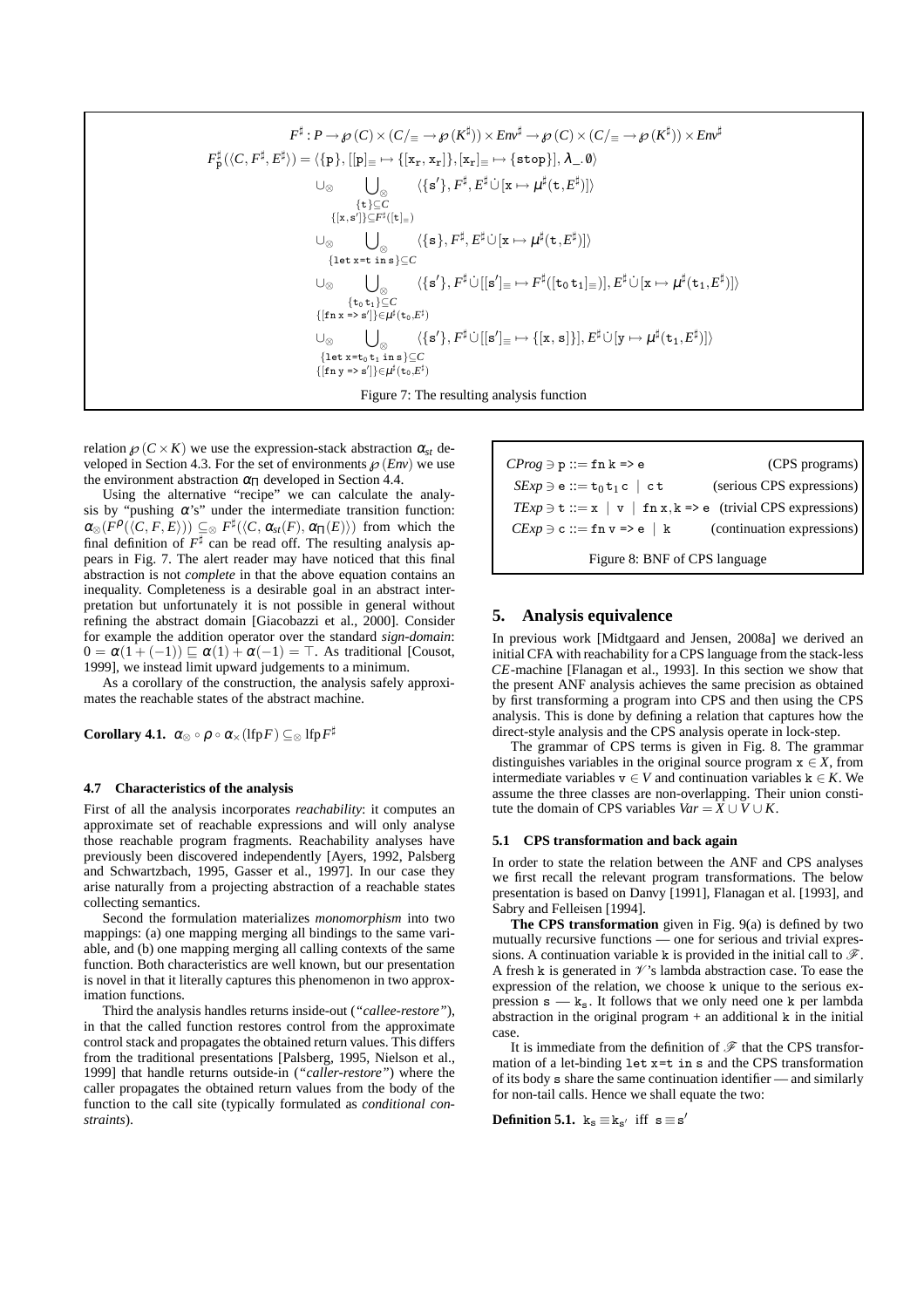$$
\mathscr{C}: P \to \text{CProg} \qquad \mathscr{D}: \text{CProg} \to P
$$
\n
$$
\mathscr{C}[p] = \text{fn } k_{p} \Rightarrow \mathscr{F}_{k_{p}}[p]
$$
\n
$$
\mathscr{F}_{k}[t] = k \mathscr{V}[t]
$$
\n
$$
\mathscr{F}_{k}[t] = k \mathscr{V}[t]
$$
\n
$$
\mathscr{F}_{k}[t] = k \mathscr{V}[t]
$$
\n
$$
\mathscr{F}_{k}[t] = k \mathscr{V}[t]
$$
\n
$$
\mathscr{F}_{k}[t] = k \mathscr{V}[t]
$$
\n
$$
\mathscr{F}_{k}[t] = k \mathscr{V}[t]
$$
\n
$$
\mathscr{F}_{k}[t] = k \mathscr{V}[t]
$$
\n
$$
\mathscr{F}_{k}[t] = k \mathscr{V}[t]
$$
\n
$$
\mathscr{F}_{k}[t] = k \mathscr{V}[t]
$$
\n
$$
\mathscr{F}_{k}[t] = k \mathscr{V}[t]
$$
\n
$$
\mathscr{F}_{k}[t] = k \mathscr{F}[k] \mathscr{V}[t]
$$
\n
$$
\mathscr{F}_{k}[t] = k \mathscr{V}[t] \mathscr{V}[t] = k \mathscr{V}[t] \mathscr{V}[t] = k \mathscr{V}[t] \mathscr{V}[t] = k \mathscr{V}[t] \mathscr{V}[t] = k \mathscr{V}[t] \mathscr{V}[t] = k \mathscr{V}[t] \mathscr{V}[t] = k \mathscr{V}[t] \mathscr{V}[t] = k \mathscr{V}[t] \mathscr{V}[t] = k \mathscr{V}[t] \mathscr{V}[t] = k \mathscr{V}[t] \mathscr{V}[t] = k \mathscr{V}[t] = k \mathscr{V}[t] = k \mathscr{V}[t] = k \mathscr{V}[t] = k \mathscr{V}[t] = k \mathscr{V}[t] = k \mathscr{V}[t] = k \mathscr{V}[t] = k \mathscr{V}[t] = k \mathscr{V}[t] = k \mathscr{V}[t] = k \mathscr{V}[t] = k \mathscr{V}[t] = k \mathscr{V}[t] = k \mathscr{V}[t] = k \mathscr{V}[t] = k \mathscr{V}[t] =
$$

**The direct-style transformation** given in Fig. 9(b) is defined by two mutually recursive functions over serious and trivial CPS expressions. We define the direct-style transformation of a program fn k => e as the direct-style transformation of its body  $\mathcal{U}[\mathbf{e}]$ .

Transforming a program, a serious expression, or a trivial expression to CPS and back to direct style yields the original expression, which can be confirmed by (mutual) structural induction on trivial and serious expressions.

$$
\textbf{Lemma 5.1. }\mathscr{D}[\mathscr{C}[p]] = p \ \wedge \ \mathscr{U}[\mathscr{F}_k[s]] = s \ \wedge \ \mathscr{P}[\mathscr{V}[t]] = t
$$

#### **5.2 CPS analysis**

We recall the CPS analysis of Midtgaard and Jensen [2008a] in Fig. 10. It is defined as the least fixed point of a program specific transfer function  $T_{\rm p}^{\sharp}$ . The definition relies on two helper functions  $\mu_t^{\sharp}$  and  $\mu_c^{\sharp}$  for trivial and continuation expressions, respectively. The analysis computes a pair consisting of (a) a set of serious expressions (the reachable expressions) and (b) an abstract environment. Abstract environments map variables to abstract values. Abstract values can be either the initial continuation stop, function closures  $[\texttt{fn} x, k \Rightarrow e]$ , or continuation closures  $[\texttt{fn} v \Rightarrow e]$ .

The definition relies on two special variables  $k_r$  and  $v_r$ , the first of which names the initial continuation and the second of which names the result of the program. To ensure the most precise analysis result, variables in the source program can be renamed to be distinct as is traditional in control-flow analysis [Nielson et al., 1999].

#### **5.3 Analysis equivalence**

Before formally stating the equivalence of the two analyses we will study an example run. As our example we use the ANF program: let f=fn x => x in let  $a_1$ =f cn1 in let  $a_2$ =f cn2 in  $a_2$ , taken from Sabry and Felleisen [1994] where we have Church encoded the integer literals. We write cn1 for  $fn s \Rightarrow fn z \Rightarrow s z$  and cn2 for fn s => fn z => let  $t_1$ =s z in s  $t_1$ . The analysis trace appears in the left column of Table 1.

Similarly we study the CPS analysis of the CPS transformed program. The analysis trace appears in the right column of Table 1 where we have written ccn1 for  $\mathcal{V}[\text{cn1}]$  and ccn2 for  $\mathcal{V}[\text{cn2}]$ . Contrary to Sabry and Felleisen [1994] both the ANF and the CPS analyses achieve the same precision on the example, determining that  $a_1$  will be bound to one of the two integer literals.

We are now in position to state our main theorem relating the ANF analysis to the CPS analysis. Intuitively the theorem relates:

- reachability in ANF to CPS reachability
- abstract stacks in ANF to CPS continuation closures
- abstract stack bottom in ANF to CPS initial continuation
- ANF closures to CPS function closures

**Theorem 5.1.** Let p be given. Let  $\langle C, F^{\sharp}, E^{\sharp} \rangle = \mathrm{lfp} F_{\mathrm{p}}^{\sharp}$  and  $\langle Q^{\sharp}, R^{\sharp} \rangle = \text{lfp } T^{\sharp}_{\mathscr{C}[\mathbf{p}]}$ . Then

$$
\begin{aligned} \mathbf{s} &\in C \iff \mathscr{F}_{k_s}[\mathbf{s}] \in \mathcal{Q}^{\sharp} \;\wedge \\ & [\mathbf{x}, \mathbf{s}'] \in \mathit{F}^{\sharp}(\mathbf{s}) \iff [\texttt{fn}\; \mathbf{x} \Rightarrow \mathscr{F}_{k_{s'}}[\mathbf{s}']] \in \mathit{R}^{\sharp}(k_{s}) \;\wedge \\ &\texttt{stop} \in \mathit{F}^{\sharp}(\mathbf{s}) \iff \texttt{stop} \in \mathit{R}^{\sharp}(k_{s}) \;\wedge \\ & [\texttt{fn}\; \mathbf{x} \Rightarrow \mathbf{s}] \in \mathit{E}^{\sharp}(\mathbf{y}) \iff [\texttt{fn}\; \mathbf{x}, \mathbf{k}_{s} \Rightarrow \mathscr{F}_{k_{s}}[\mathbf{s}]] \in \mathit{R}^{\sharp}(\mathbf{y}) \end{aligned}
$$

For the purpose of the equivalence we equate the special variables  $x_r$  and  $v_r$  both naming the result of the computations. We prove the theorem by combining an implication in each direction with the identity from Lemma 5.1. We formulate both implication as relations and prove that both relations are preserved by the transfer functions.

#### **5.4 ANF-CPS equivalence**

We formally define a relation RANF that relates ANF analysis triples to CPS analysis pairs.

**Definition 5.2.**  $\langle C, F^{\sharp}, E^{\sharp} \rangle$  R<sub>CPS</sub>  $\langle Q^{\sharp}, R^{\sharp} \rangle$  iff  $\forall s$ :

$$
\mathbf{s} \in C \implies \mathscr{F}_{\mathbf{k}_s}[\mathbf{s}] \in Q^{\sharp} \wedge
$$

$$
[\mathbf{x}, \mathbf{s}'] \in F^{\sharp}(\mathbf{s}) \implies [\mathbf{f} \mathbf{n} \mathbf{x} \Rightarrow \mathscr{F}_{\mathbf{k}_{\mathbf{s}'}}[\mathbf{s}']] \in R^{\sharp}(\mathbf{k}_{\mathbf{s}}) \wedge
$$

$$
\mathbf{stop} \in F^{\sharp}(\mathbf{s}) \implies \mathbf{stop} \in R^{\sharp}(\mathbf{k}_{\mathbf{s}}) \wedge
$$

$$
[\mathbf{f} \mathbf{n} \mathbf{x} \Rightarrow \mathbf{s}] \in E^{\sharp}(\mathbf{y}) \implies [\mathbf{f} \mathbf{n} \mathbf{x}, \mathbf{k}_{\mathbf{s}} \Rightarrow \mathscr{F}_{\mathbf{k}_{\mathbf{s}}}[\mathbf{s}]] \in R^{\sharp}(\mathbf{y})
$$

First we need a small lemma relating the ANF helper function to one of the CPS helper functions.

#### **Lemma 5.2.**

$$
\begin{aligned} [\text{fn } x \Rightarrow \mathbf{s}] \in \mu^{\sharp}(\mathbf{t}, E^{\sharp}) \,\wedge\, \langle C, F^{\sharp}, E^{\sharp} \rangle \, \text{R}_{\text{CPS}}^{\text{ANF}} \, \langle \mathcal{Q}^{\sharp}, R^{\sharp} \rangle \\ \implies [\text{fn } x, k_{\mathbf{s}} \Rightarrow \mathscr{F}_{k_{\mathbf{s}}}[\mathbf{s}]] \in \mu^{\sharp}_{t}(\mathscr{V}[\mathbf{t}], R^{\sharp}) \end{aligned}
$$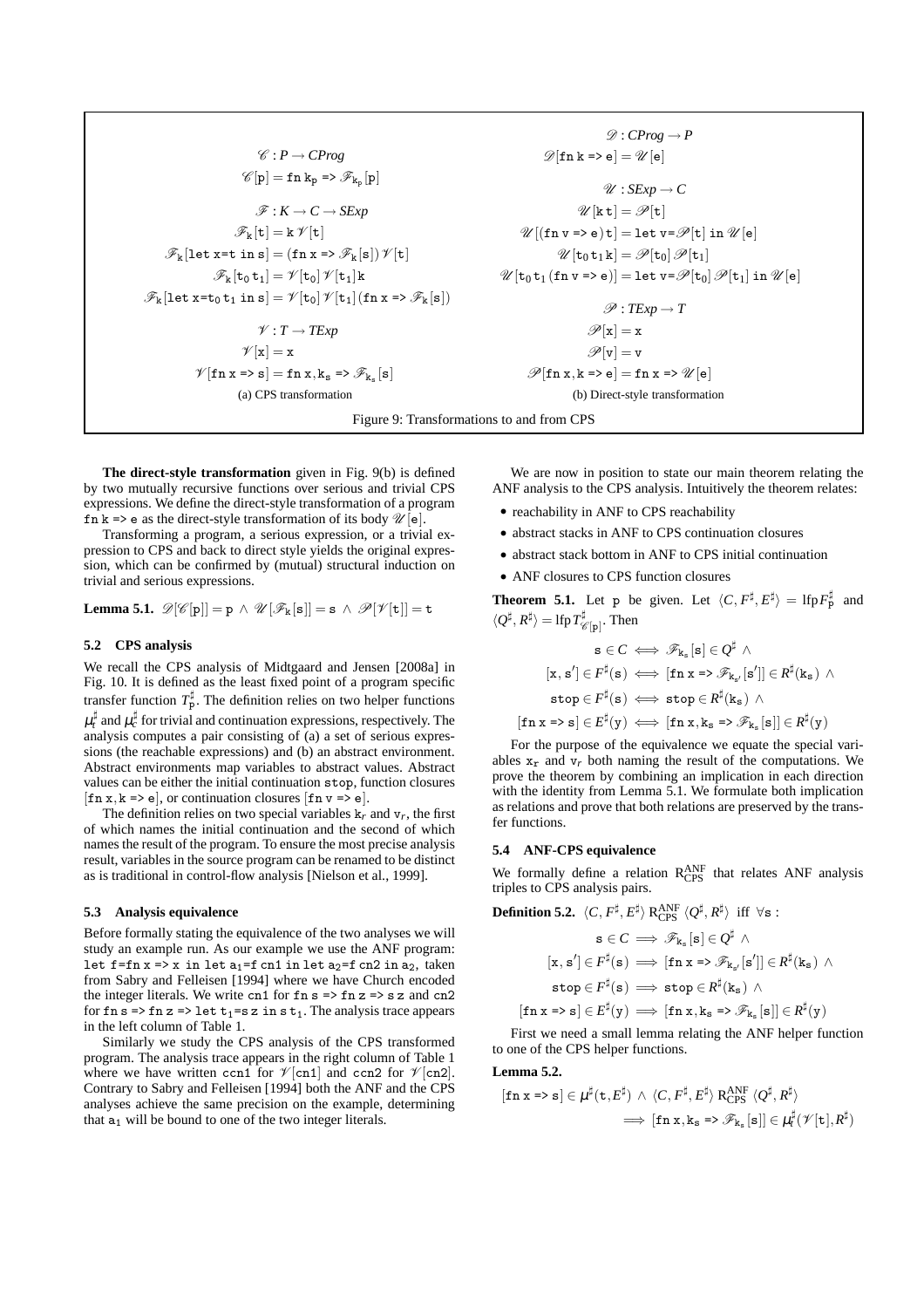$$
E n^{\sharp} = Var \rightarrow \mathcal{O}(Val^{\sharp})
$$
 (abstract environment)  
\n
$$
Val^{\sharp} \ni w^{\sharp} ::= stop \mid [\text{fn } x, k \Rightarrow e] \mid [\text{fn } v = > e]
$$
 (abstract values)  
\n(a) Abstract domains  
\n
$$
T^{\sharp}: CF \circ \mathcal{O} \rightarrow \mathcal{O}(Sel^{\sharp})
$$
  
\n
$$
T^{\sharp}_{\text{fn } k} \rightarrow e((Q^{\sharp}, R^{\sharp})) = \langle \{e\}, [k_r \mapsto \{\text{stop}\}, k \mapsto \{[\text{fn } v_r = > k_r v_r]\}] \rangle
$$
  
\n
$$
\cup \otimes \bigcup_{\substack{t_0, t_1, c \in Q^{\sharp} \\ t_0 \in \{e'\}, R^{\sharp} \cup [\textbf{x} \mapsto \mu_r^{\sharp}(t_1, R^{\sharp}), k' \mapsto \mu_c^{\sharp}(c, R^{\sharp})] \rangle}^{\sharp} \downarrow \mu_r^{\sharp}(\textbf{x}, R^{\sharp}) = R^{\sharp}(v)
$$
  
\n
$$
\cup \otimes \bigcup_{\substack{t_0, t_1, c \in Q^{\sharp} \\ c \in Q^{\sharp}}} \langle \{e'\}, R^{\sharp} \cup [\textbf{x} \mapsto \mu_r^{\sharp}(t_1, R^{\sharp}), k' \mapsto \mu_c^{\sharp}(c, R^{\sharp})] \rangle \downarrow \mu_r^{\sharp}(\textbf{fn } x, k = > e, R^{\sharp}) = \{[\text{fn } x, k \Rightarrow e]\}
$$
  
\n
$$
\cup \otimes \bigcup_{\substack{c \in Q^{\sharp} \\ c \in Q^{\sharp}}} \langle \{e'\}, R^{\sharp} \cup [\textbf{v} \mapsto \mu_r^{\sharp}(t, R^{\sharp})] \rangle \downarrow \mu_c^{\sharp}(k, R^{\sharp}) = R^{\sharp}(k)
$$
  
\n
$$
\mu_c^{\sharp}(k, R^{\sharp}) = R^{\sharp}(k)
$$
  
\n
$$
\downarrow^{\sharp} \circ \mathcal{O}(Val^{\sharp})
$$
  
\n
$$
\downarrow^{\sharp} \circ \mathcal{O}(Val^{\sharp})
$$
  
\n
$$
\downarrow^{\sharp} \circ \mathcal{O}(Val^{\sharp})
$$
  
\n
$$
\downarrow^{\sharp} \circ \mathcal{O}(Val
$$

The relation is preserved by the transfer functions.

**Theorem 5.2.**

$$
\begin{aligned} \langle C, F^\sharp, E^\sharp \rangle \: & \mathsf{R}^\text{ANF}_\text{CPS} \: \langle \mathcal{Q}^\sharp, R^\sharp \rangle \\ \implies F^\sharp_\text{p}(\langle C, F^\sharp, E^\sharp \rangle) \: \mathsf{R}^\text{ANF}_\text{CPS} \: T^\sharp_{\mathscr{C}[\textbf{p}]}(\langle \mathcal{Q}^\sharp, R^\sharp \rangle) \end{aligned}
$$

*Proof.* First we name the individual triples of the union in the function body of  $F^{\sharp}$ . We name the first triple of results as initial:  $\langle C_I, F_I^{\sharp}, E_I^{\sharp} \rangle = \langle \{p\}, [p \mapsto \{[x_{\tt r}, x_{\tt r}]\}, x_{\tt r} \mapsto \{ \tt stop\}], \lambda_-. \emptyset \rangle.$ The results of the second, third, fourth, and fifth joined triples corresponding to return, binding, tail call, and non-tail call are named  $\langle C_{ret}, F_{ret}^{\sharp}, E_{ret}^{\sharp} \rangle$ ,  $\langle C_{bind}, F_{bind}^{\sharp}, E_{bind}^{\sharp} \rangle$ ,  $\langle C_{tc}, F_{tc}^{\sharp}, E_{tc}^{\sharp} \rangle$  and  $\langle C_{ntc}, F_{ntc}^{\sharp}, E_{ntc}^{\sharp} \rangle$ , respectively. Similarly we name the first result pair in the function body of the CPS analysis as initial:  $\langle Q_I^{\sharp}, R_I^{\sharp} \rangle = \langle \{\mathbf{e}\}, [\mathbf{k}_r \mapsto {\{\texttt{stop}\}}, \mathbf{k} \mapsto \{[\texttt{fn } \mathbf{v}_r \Rightarrow \mathbf{k}_r \mathbf{v}_r]\}] \rangle$ . The results of the second and third joined pair corresponding to call and return are named  $\langle Q_{call}^{\sharp}, R_{call}^{\sharp} \rangle$  and  $\langle Q_{ret}^{\sharp}, R_{ret}^{\sharp} \rangle$ , respectively.

The proof proceeds by verifying five relations:

$$
\langle C_I, F_I^{\sharp}, E_I^{\sharp} \rangle \, \mathsf{R}_{\text{CPS}}^{\text{ANF}} \, \langle \mathcal{Q}_I^{\sharp}, R_I^{\sharp} \rangle \tag{1}
$$

$$
\langle C_{ret}, F_{ret}^{\sharp}, E_{ret}^{\sharp} \rangle \operatorname{R_{CPS}^{ANF}} \langle \mathcal{Q}_{ret}^{\sharp}, R_{ret}^{\sharp} \rangle \tag{2}
$$

$$
\langle C_{bind}, F^{\sharp}_{bind}, E^{\sharp}_{bind} \rangle \text{ R_{CPS}^{ANF}} \langle Q^{\sharp}_{ret}, R^{\sharp}_{ret} \rangle \tag{3}
$$

$$
\langle C_{tc}, F_{tc}^{\sharp}, E_{tc}^{\sharp} \rangle \operatorname{R_{CPS}^{ANF}} \langle \mathcal{Q}_{call}^{\sharp}, R_{call}^{\sharp} \rangle \tag{4}
$$

$$
\langle C_{ntc}, F_{ntc}^{\sharp}, E_{ntc}^{\sharp} \rangle \, \mathsf{R}_{\text{CPS}}^{\text{ANF}} \, \langle \mathcal{Q}_{\text{call}}^{\sharp}, \mathsf{R}_{\text{call}}^{\sharp} \rangle \tag{5}
$$

Realizing that the union of related triples and pairs are related we obtain the desired result. П

After realizing that the bottom elements are related by the above relation, it follows by fixed point induction that their least fixed points (and hence the analyses) are related.

**Corollary 5.1.** If  $F_P^{\sharp}$  RANF lfp  $T_{\mathscr{C}[p]}^{\sharp}$ 

# **5.5 CPS-ANF equivalence**

Again we formally define a relation now relating CPS analysis pairs to ANF analysis triples.

**Definition 5.3.**  $\langle Q^{\sharp}, R^{\sharp} \rangle$  RCPS  $\langle C, F^{\sharp}, E^{\sharp} \rangle$  iff  $\forall$ e :

$$
e \in Q^{\sharp} \implies \mathscr{U}[e] \in C \land
$$

$$
[\text{fn } x \Rightarrow e] \in R^{\sharp}(k_s) \implies [x, \mathscr{U}[e]] \in F^{\sharp}(s) \land
$$

$$
\text{stop} \in R^{\sharp}(k_s) \implies \text{stop} \in F^{\sharp}(s) \land
$$

$$
[\text{fn } x, k_s \Rightarrow e] \in R^{\sharp}(y) \implies [\text{fn } x \Rightarrow \mathscr{U}[e]] \in E^{\sharp}(y)
$$

 $\cdot$ )

We again need a helper lemma relating the helper functions.

### **Lemma 5.3.**

$$
\begin{aligned} [\text{fn}\; \text{x}, \text{k}_\text{s} \Rightarrow \text{e}] \in \mu_t^{\sharp}(\text{t}, R^{\sharp}) \;\land\; \langle \mathcal{Q}^{\sharp}, R^{\sharp} \rangle \; \text{R}_{\text{ANF}}^{\text{CPS}} \; \langle C, F^{\sharp}, E^{\sharp} \rangle \\ \implies [\text{fn}\; \text{x} \Rightarrow \mathscr{U}[\text{e}]] \in \mu^{\sharp}(\mathscr{P}[\text{t}], E^{\sharp}) \end{aligned}
$$

This relation is also preserved by the transfer functions.

#### **Theorem 5.3.**

$$
\begin{split} \langle \mathcal{Q}^\sharp, R^\sharp \rangle \: & \mathcal{R}^{\text{CPS}}_{\text{ANF}} \: \langle C, F^\sharp, E^\sharp \rangle \\ & \implies T_{\mathscr{C}[\mathbf{p}]}^\sharp (\langle \mathcal{Q}^\sharp, R^\sharp \rangle) \: \mathcal{R}^{\text{CPS}}_{\text{ANF}} \: F^\sharp_{\mathbf{p}} (\langle C, F^\sharp, E^\sharp \rangle) \end{split}
$$

*Proof.* The proof follows a similar structure to the earlier proof.  $\Box$ 

The bottom elements are related by the relation and it follows by fixed point induction that their least fixed points (and hence the analyses) are related.

Corollary 5.2. If 
$$
pT_{\mathcal{C}[p]}^{\sharp}
$$
  $R_{\text{ANF}}^{\text{CPS}}$    
 If  $pF_p^{\sharp}$ 

## **6. Extracting constraints**

The resulting analysis may appear complex at first glance. However we can express the analysis in the popular constraint formulation, extracted from the obtained definition. The formulation shown below is in terms of program-specific conditional constraints. Constraints have a (possibly empty) list of preconditions and a conclusion [Palsberg and Schwartzbach, 1995, Gasser et al., 1997]:

$$
\{u_1\} \subseteq rhs_1 \wedge \ \ldots \ \wedge \ \{u_n\} \subseteq rhs_n \Rightarrow lhs \subseteq rhs
$$

The constraints operate on the same three domains as the above analysis. Left-hand sides *lhs* can be of the form  $\{u\}$ ,  $F^{\sharp}([\mathbf{s}]_{\equiv})$ , or  $E^{\sharp}(\mathbf{x})$ , right-hand sides *rhs* can be of the form *C*,  $F^{\sharp}([\mathbf{s}]_{\equiv})$ , or  $E^{\sharp}(\mathbf{x})$ , and singleton elements *u* can be of the form **s**, *c*,  $[\text{fn } \mathbf{x} \Rightarrow \mathbf{s}]$ , or  $[x, s]$ . From Fig. 7 we directly read off the following constraints.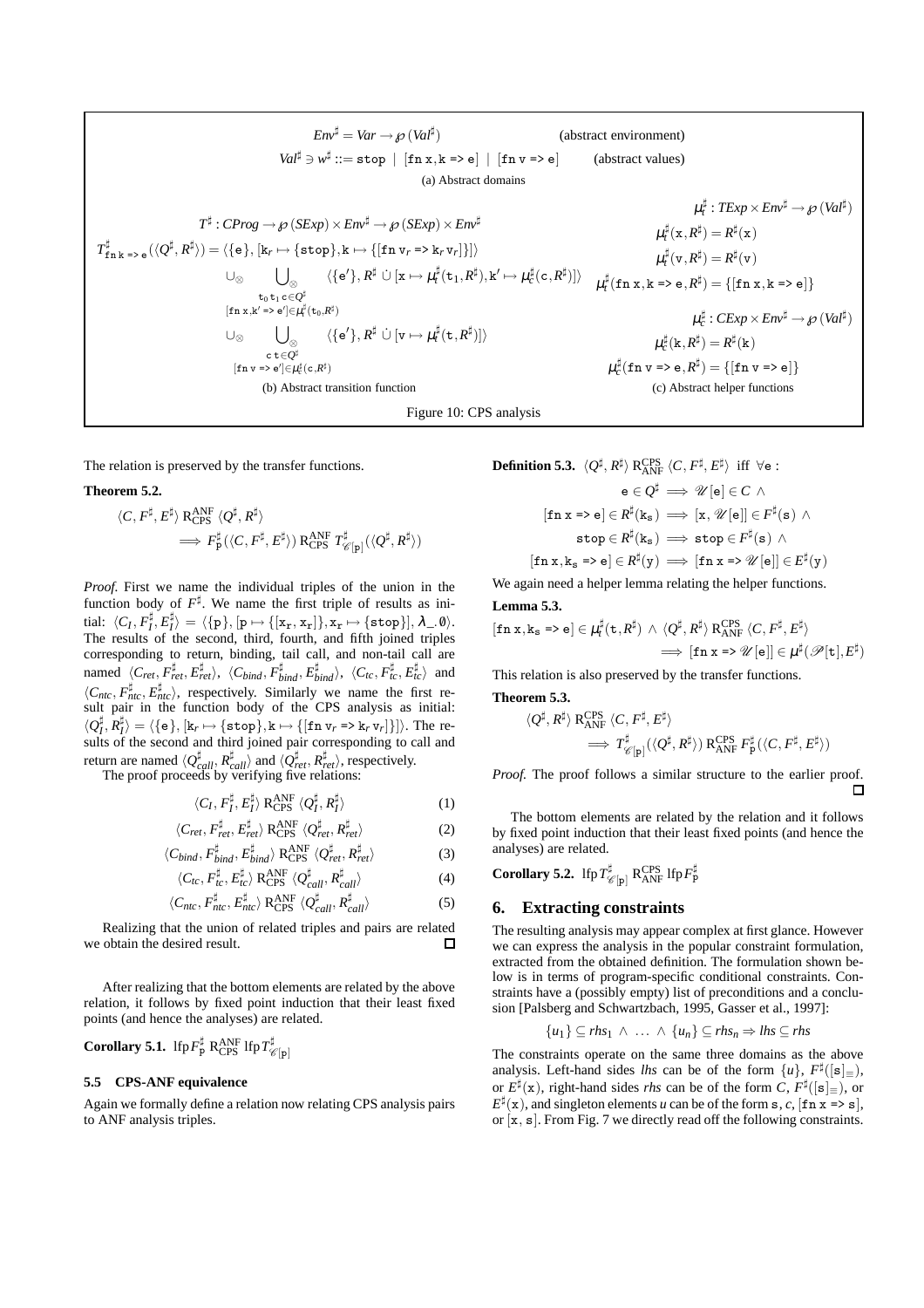| $\dot{i}$        | ANF trace: $\langle C_i, F_i^{\sharp}, E_i^{\sharp} \rangle$                                                                                                                                                                                                                                                                                                                  | CPS trace: $\langle Q_i^{\sharp}, R_i^{\sharp} \rangle$                                                                                                                                                                                                                                                                                  |
|------------------|-------------------------------------------------------------------------------------------------------------------------------------------------------------------------------------------------------------------------------------------------------------------------------------------------------------------------------------------------------------------------------|------------------------------------------------------------------------------------------------------------------------------------------------------------------------------------------------------------------------------------------------------------------------------------------------------------------------------------------|
| $\boldsymbol{0}$ | $\{\text{let f=fn x} \Rightarrow x \text{ in let } a_1 = f \text{ cn1 in let } a_2 = f \text{ cn2 in } a_2\}$<br>$\begin{aligned} &[\mathtt{x_r}]_\equiv \mapsto \{\mathtt{stop}\},\\ &[\mathtt{let\,f=fn\,x} \Rightarrow \mathtt{x\,in\,let\,a_1=f\,cn1\,in\,let\,a_2=f\,cn2\,in\,a_2}]_\equiv \mapsto \big\{[\mathtt{x_r,x_r}]\big\} \end{aligned}$<br>$\lambda_-\!\!\!$ .0 | $\{(fn f \Rightarrow f \text{ ccn1} (fn a_1 \Rightarrow f \text{ ccn2} (fn a_2 \Rightarrow k_p a_2)))(fn x, k_x \Rightarrow k_x x)\}$<br>$\begin{bmatrix} \mathbf{k}_r \mapsto \{\texttt{stop}\},\ \ \mathbf{k}_p \mapsto \{[\texttt{fn}\ \mathtt{v}_r = > \mathbf{k}_r\ \mathtt{v}_r]\} \end{bmatrix}$                                  |
| $\mathbf{1}$     | $C_0 \cup \{ \text{let } a_1 = f \text{ cn1 in } \text{let } a_2 = f \text{ cn2 in } a_2 \}$<br>$F_0^{\sharp}$<br>$E_0^{\sharp}$ $\cup$ $\left[ \mathbf{f} \mapsto \{ \left[ \mathbf{f} \mathbf{n} \mathbf{x} \Rightarrow \mathbf{x} \right] \} \right]$                                                                                                                      | $Q_0^\sharp \cup \big\{ \texttt{f}\ \texttt{c}\texttt{c}\texttt{n} \texttt{1}\ (\texttt{fn}\ \texttt{a}_1 \Rightarrow \texttt{f}\ \texttt{c}\texttt{c}\texttt{n} \texttt{2}\ (\texttt{fn}\ \texttt{a}_2 \Rightarrow \texttt{k}_\texttt{p}\ \texttt{a}_2) )\big\}$<br>$R_0^{\sharp}$ $\cup$ $f \mapsto \{[fn x, k_x \Rightarrow k_x x]\}$ |
| $\overline{2}$   | $C_1 \cup \{x\}$<br>$F_1^\sharp\ \dot\cup\ \Big[ [\mathtt{x}]_\equiv \mapsto \{ [\mathtt{a}_1, \mathtt{let\ a}_2\texttt{=f\ cn2\ in\ a}_2]\}\Big]$<br>$E_1^{\sharp}$ $\cup$ $\left[$ x $\mapsto$ {cn1} $\right]$                                                                                                                                                              | $Q_1^{\sharp} \cup \{k_x x\}$<br>$R_1^{\sharp}$ $\cup$ $\begin{bmatrix} k_x \mapsto \{[\text{fn } a_1 \Rightarrow \text{f } \text{ccn2}(\text{fn } a_2 \Rightarrow k_p a_2)]\} \\ x \mapsto \{\text{ccn1}\} \end{bmatrix}$                                                                                                               |
| 3                | $C_2 \cup \{ \text{let } a_2 = f \text{ cn2 in } a_2 \}$<br>$F_2^{\sharp}$<br>$E_2^{\sharp} \cup \{a_1 \mapsto \{\texttt{cn1}\}\}\$                                                                                                                                                                                                                                           | $Q_2^{\sharp} \cup \{f \, \text{ccn2}(\text{fn } a_2 \Rightarrow k_n a_2)\}\$<br>$R_2^{\sharp}$ $\cup$ $\left[a_1 \mapsto \{\texttt{ccn1}\}\right]$                                                                                                                                                                                      |
| $\overline{4}$   | $C_3$<br>$F_3^\sharp\,\,\dot\cup\,\,\left[\,\left[\mathtt{x}\right]_{\equiv}\mapsto\left\{\left[\mathtt{a}_1,\,\mathtt{let}\,\mathtt{a}_2\texttt{=f}\,\mathtt{cn2}\,\mathtt{in}\,\mathtt{a}_2\right]\!,\left[\mathtt{a}_2,\,\mathtt{a}_2\right]\right\}\right]$<br>$E_3^{\sharp}$ $\cup$ $\left[$ x $\mapsto$ {cn1, cn2}                                                      | $Q_3^{\sharp}$<br>$R_3^{\sharp} \cup \left[ \begin{matrix} \mathbf{k}_x \mapsto \{[\texttt{fn a}_1 =\texttt{? f } \texttt{ccn2} (\texttt{fn a}_2 =\texttt{)} \mathbf{k}_p \ \mathbf{a}_2\},[\texttt{fn a}_2 =\texttt{? k}_p \ \mathbf{a}_2\}]\end{matrix} \right]$                                                                       |
| $\overline{5}$   | $C_4\cup\{\mathtt{a}_2\}$<br>$F_4^{\sharp}$<br>$E_4^{\sharp} \cup \left[ \begin{matrix} \mathsf{a}_1 \mapsto \{ \texttt{cn1}, \texttt{cn2} \} \\ \mathsf{a}_2 \mapsto \{ \texttt{cn1}, \texttt{cn2} \} \end{matrix} \right]$                                                                                                                                                  | $Q_4^\sharp\cup\{\mathtt{k_p}\mathtt{a}_2\}$<br>$R_4^{\sharp} \cup \left[ \begin{matrix} a_1 \mapsto \{ccn1,ccn2\} \\ a_2 \mapsto \{ccn1,ccn2\} \end{matrix} \right]$                                                                                                                                                                    |
| 6                | $C_5 \cup \{x_r\}$<br>$F_z^{\sharp}$<br>$E_5^{\sharp}$ $\cup$ $\left[x_r \mapsto \{\texttt{cn1}, \texttt{cn2}\}\right]$                                                                                                                                                                                                                                                       | $Q_5^{\sharp} \cup \{\texttt{k}_r \texttt{v}_r\}$<br>$R_5^{\sharp}$ $\cup$ $\left[v_r \mapsto \{\texttt{ccn1}, \texttt{ccn2}\}\right]$                                                                                                                                                                                                   |
| $7\overline{ }$  | $C_6$ $F_6^{\sharp}$ $E_6^{\sharp}$                                                                                                                                                                                                                                                                                                                                           | $Q_6^{\sharp}$ $R_6^{\sharp}$                                                                                                                                                                                                                                                                                                            |

• For the program p:

$$
\{{\tt p}\}\subseteq C \qquad \{[{\tt x}_{\tt r},{\tt x}_{\tt r}]\}\subseteq F^\sharp([{\tt p}]_\equiv)\qquad \{{\tt stop}\}\subseteq F^\sharp([{\tt x}_{\tt r}]_\equiv)
$$

• For each return expression  $t$  and non-tail call let  $x=t_0 t_1$  in  $s'$ in p:

$$
\{{\tt t}\}\subseteq C\ \wedge\ \{[{\tt x},{\tt s}']\}\subseteq F^\sharp([{\tt t}]_\equiv)\Rightarrow \begin{cases} \{{\tt s}'\}\subseteq C\ \wedge \\ \mu_{\text{sym}}({\tt t},E^\sharp)\subseteq E^\sharp({\tt x})\end{cases}
$$

• For each let-binding let x=t in s in p:

$$
\{ \text{let } x \texttt{=t in s} \} \subseteq C \Rightarrow \begin{cases} \{ \texttt{s} \} \subseteq C \, \wedge \\ \mu_{\text{sym}}(\texttt{t}, E^\sharp) \subseteq E^\sharp(\texttt{x}) \end{cases}
$$

• For each tail call  $t_0 t_1$  and function fn  $x \Rightarrow s'$  in p:

$$
\{\mathtt{t}_0\mathtt{t}_1\}\subseteq C\ \land \\ \{[\mathtt{fn}\ \mathtt{x} \mathbin{{=}} s']\} \subseteq \mu_{sym}(\mathtt{t}_0,E^{\sharp}) \Rightarrow \begin{cases} \{\mathtt{s}'\}\subseteq C\ \land \\ F^{\sharp}([\mathtt{t}_0\mathtt{t}_1]_{\equiv})\subseteq F^{\sharp}([\mathtt{s}']_{\equiv})\ \land \\ \mu_{sym}(\mathtt{t}_1,E^{\sharp})\subseteq E^{\sharp}(\mathtt{x}) \end{cases}
$$

• For each non-tail call let  $x=t_0 t_1$  in s and function fn  $y \Rightarrow s'$ in p:

$$
\{\texttt{let}\ x = \texttt{t}_0\ \texttt{t}_1\ \texttt{in}\ \texttt{s}\} \subseteq C \ \land \\ \{[\texttt{fn}\ y = > \texttt{s}']\} \subseteq \mu_{sym}(\texttt{t}_0, E^{\sharp}) \Rightarrow \begin{cases} \{\texttt{s}'\} \subseteq C \ \land \\ \{[x, \texttt{s}]\} \subseteq F^{\sharp}([ \texttt{s}' ]_{\equiv}) \ \land \\ \mu_{sym}(\texttt{t}_1, E^{\sharp}) \subseteq E^{\sharp} (y) \end{cases}
$$

where we partially evaluate the helper function, i.e., interpret the helper function symbolically at constraint-generation time, to generate a lookup for variables, and a singleton for constants and lambda expressions. The definition of the symbolic helper function otherwise coincides with the abstract helper function  $\mu^{\sharp}$ .

We may generate constraints  $\{[\text{fn } x = > \text{s}]\} \subseteq \{[\text{fn } y = > \text{s}']\}$  of a form not covered by the above grammar. We therefore first preprocess the constraints in linear time, removing vacuously true inclusions  $\{[\text{fn } x = > s]\} \subseteq \{[\text{fn } x = > s]\}$  from each constraint, and removing constraints containing vacuously false preconditions  $\{[\texttt{fn} \times = > \texttt{s}]\} \subseteq \{w^{\sharp}\}, \text{ where } [\texttt{fn} \texttt{y} = > \texttt{s}'] \neq w^{\sharp}.$ 

The resulting constraint system is formally equivalent to the control flow analysis in the sense that all solutions yield correct control flow information and that the best (smallest) solution of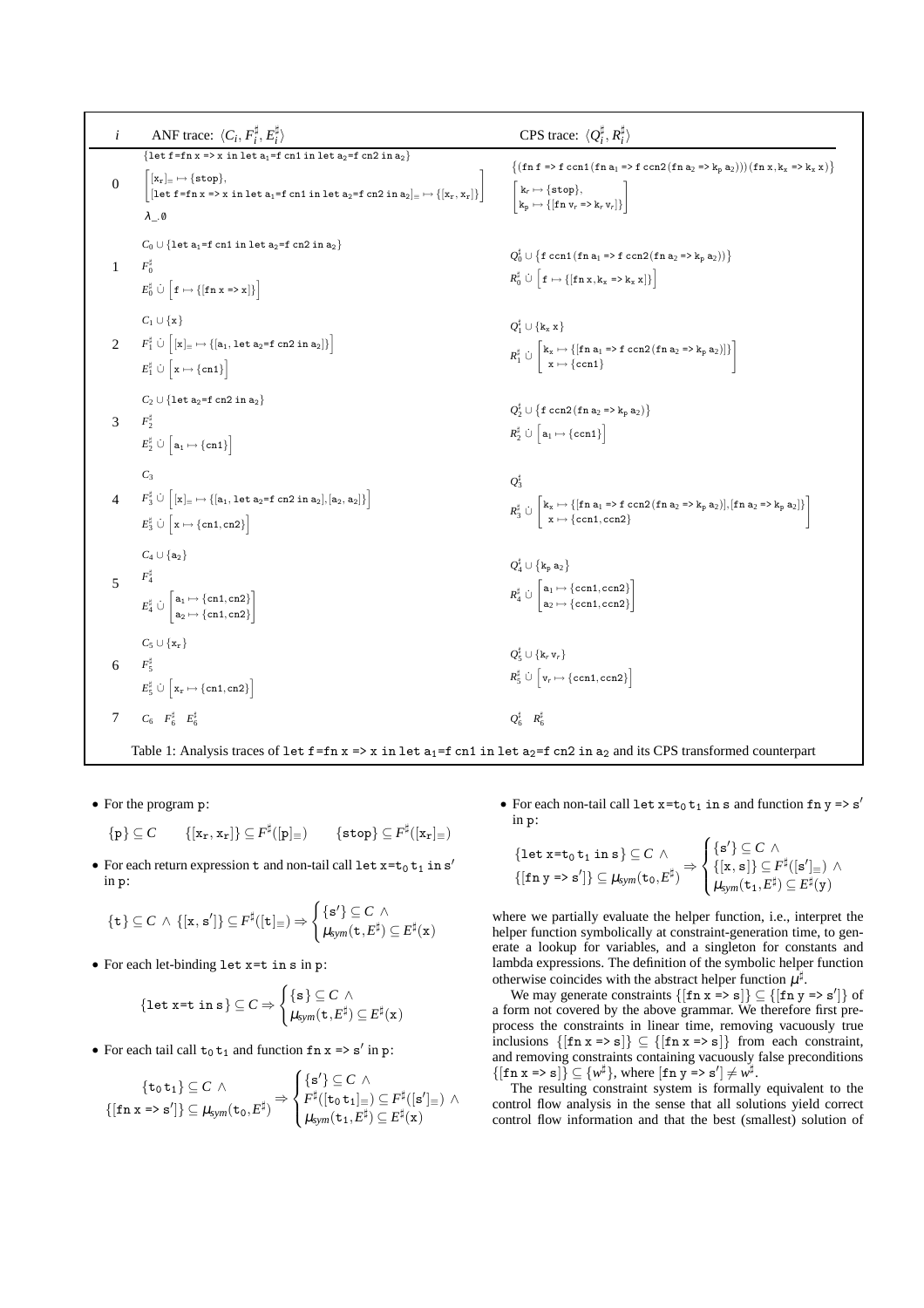the constraints is as precise as the information computed by the analysis. More formally:

**Theorem 6.1.** A solution to the CFA constraints of program p is a safe approximation of the least fixpoint of the analysis function  $F^{\sharp}$ induced by p. Furthermore, the least solution to the CFA constraints is equal to the least fixpoint of  $F^{\sharp}$ .

Implemented naively, a single constraint may take  $O(n)$  space alone. However by using pointers or by labelling each sub-expression and using the pointer/label instead of the sub-expression itself, a single constraint takes only constant space. By linearly determining a representative for each sub-expression, by generating  $O(n^2)$ constraints, linear post-processing, and iteratively solving them using a well-known algorithm [Palsberg and Schwartzbach, 1995, Nielson et al., 1999], we can compute the analysis in worst-case  $O(n^3)$  time.

The extracted constraints bear similarities to existing constraintbased analyses in the literature. Consider, e.g., calls  $t_0 t_1$ , which usually gives rise to two conditional constraints [Palsberg, 1995, Nielson et al., 1999]: (1)  $\{[\text{fn } x = > s']\} \subseteq \widehat{C}(t_0) \Rightarrow \widehat{C}(t_1) \subseteq \widehat{E}(x)$ and (2)  $\{[\text{fn } x = > s']\} \subseteq \widehat{C}(\mathbf{t}_0) \Rightarrow \widehat{C}(\mathbf{s}') \subseteq \widehat{C}(\mathbf{t}_0 \mathbf{t}_1)$ . The first constraint resembles our third constraint for tail calls. The second "return constraint" differs in that it has a inside-out (or caller-restore) nature, i.e., propagation of return-flow from the function body is handled at the call site. The extracted reachability constraints are similar to Gasser et al. [1997] (modulo an isomorphic encoding  $\mathcal{P}(C) \simeq C \rightarrow \mathcal{P}(\{\text{on}\})$  of powersets).

# **7. Conclusion**

We have presented a control-flow analysis determining interprocedural control-flow of both calls and returns for a direct-style language. Existing CFAs have focused on analysing which functions are called at a given call site. In contrast, the systematic derivation of our CFA has lead to an analysis that provides extra information about where a function returns to at no additional cost. In the presence of tail-call optimization, such information enables the creation of more precise call graphs.

The analysis was developed systematically using Galois connection-based abstract interpretation of a standard operational semantics for that language: the *CaEK* abstract machine of Flanagan et al. In addition to being more principled, such a formulation of the analysis is pedagogically pleasing since monomorphism of the analysis is made explicit through two Galois connections: one literally merges all bindings to the same variable and one merges all calling contexts of the same function.

The analysis has been shown to provide a result equivalent to what can be obtained by first CPS transforming the program and then running a control flow analysis derived from a CPS-based operational semantics. This extends previous results obtained by Damian and Danvy, and Palsberg and Wand. The close correspondence between the way that the analyses operate (as illustrated by the analysis trace in Table 1) leads us to conjecture that such equivalence results can be obtained for other CFAs derived using abstract interpretation

The functional, derived by abstract interpretation, that defines the analysis may appear rather complex at first glance. As a final result, we have shown how to extract from the analysis an equivalent constraint-based formulation expressed in terms of the more familiar conditional constraints. Nevertheless, we stress that the derived functional can be used directly to implement the analysis. We have developed a prototype implementation of the resulting analysis in OCaml.<sup>2</sup>

The analysis has been developed for a minimalistic functional language in order to be able to focus on the abstraction of the control structure induced by function calls and returns. An obvious extension is to enrich the language with numerical operators and study how our Galois connections interact with abstractions such as the interval or polyhedral abstraction of numerical entities.

The calculations involved in the derivation of a CFA are lengthy and would benefit enormously from some form of machine support. *Certified abstract interpretation* [Pichardie, 2005, Cachera et al., 2005] has so far focused on proving the correctness of the analysis inside a proof assistant by using the concretization  $(γ)$  component of the Galois connection to prove the correctness of an already defined analysis. Further work should investigate whether proof assistants such as Coq are suitable for conducting the kind of reasoning developed in this paper in a machine-checkable way.

#### **Acknowledgments**

The authors thank Matthew Fluet, Amr Sabry, Mitchell Wand, Daniel Damian, Olivier Danvy, and the anonymous referees for comments on earlier versions. Part of this work was done with the support of the Carlsberg Foundation.

#### **References**

- J. M. Ashley and R. K. Dybvig. A practical and flexible flow analysis for higher-order languages. *ACM Transactions on Programming Languages and Systems*, 20(4):845–868, 1998.
- A. E. Ayers. Efficient closure analysis with reachability. In M. Billaud, P. Castéran, M.-M. Corsini, K. Musumbu, and A. Rauzy, editors, *Actes WSA'92 Workshop on Static Analysis*, Bigre, pages 126–134, Bordeaux, France, Sept. 1992. Atelier Irisa, IRISA, Campus de Beaulieu.
- D. Cachera, T. Jensen, D. Pichardie, and V. Rusu. Extracting a data flow analyser in constructive logic. *Theoretical Computer Science*, 342(1): 56–78, 2005.
- W. D. Clinger. Proper tail recursion and space efficiency. In K. D. Cooper, editor, *Proc. of the ACM SIGPLAN 1998 Conference on Programming Languages Design and Implementation*, pages 174–185, Montréal, Canada, June 1998.
- C. Consel and O. Danvy. For a better support of static data flow. In J. Hughes, editor, *Proc. of the Fifth ACM Conference on Functional Programming and Computer Architecture*, volume 523 of *LNCS*, pages 496–519, Cambridge, Massachusetts, Aug. 1991. Springer-Verlag.
- P. Cousot. The calculational design of a generic abstract interpreter. In M. Broy and R. Steinbrüggen, editors, *Calculational System Design*. NATO ASI Series F. IOS Press, Amsterdam, 1999.
- P. Cousot. Semantic foundations of program analysis. In S. S. Muchnick and N. D. Jones, editors, *Program Flow Analysis: Theory and Applications*, chapter 10, pages 303–342. Prentice-Hall, 1981.
- P. Cousot and R. Cousot. Abstract interpretation of algebraic polynomial systems. In M. Johnson, editor, *Proc. of the Sixth International Conference on Algebraic Methodology and Software Technology, AMAST'97*, volume 1349 of *LNCS*, pages 138–154, Sydney, Australia, Dec. 1997. Springer-Verlag.
- P. Cousot and R. Cousot. Higher-order abstract interpretation (and application to comportment analysis generalizing strictness, termination, projection and PER analysis of functional languages), invited paper. In H. Bal, editor, *Proc. of the Fifth IEEE International Conference on Computer Languages*, pages 95–112, Toulouse, France, May 1994.
- P. Cousot and R. Cousot. Abstract interpretation frameworks. *Journal of Logic and Computation*, 2(4):511–547, Aug. 1992a.
- P. Cousot and R. Cousot. Abstract interpretation and application to logic programs. *Journal of Logic Programming*, 13(2–3):103–179, 1992b.
- P. Cousot and R. Cousot. Systematic design of program analysis frameworks. In B. K. Rosen, editor, *Proc. of the Sixth Annual ACM Sym-*

 $^2$  available at <code>http://www.brics.dk/~jmi/ANF-CFA/</code>